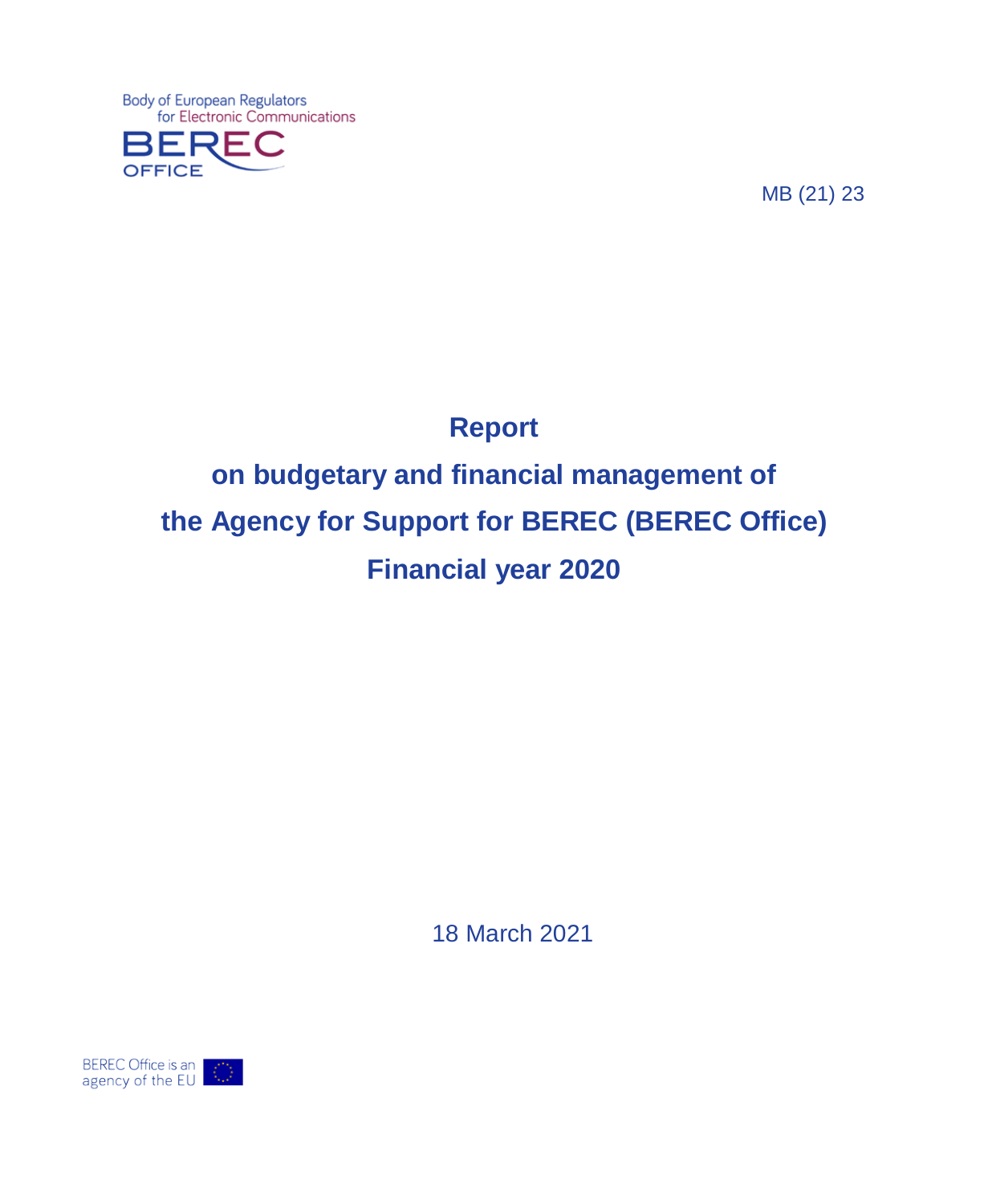# **Contents**

| 1.  |                                                                                   |
|-----|-----------------------------------------------------------------------------------|
| 1.1 |                                                                                   |
| 1.2 |                                                                                   |
| 1.3 |                                                                                   |
| 2.  |                                                                                   |
| 2.1 |                                                                                   |
| 2.2 |                                                                                   |
| 2.3 |                                                                                   |
| 2.4 |                                                                                   |
|     |                                                                                   |
|     | 2.4.2 Commitment and payment appropriations carried over from 2020 to 2021        |
|     | 2.4.3 Cancellation of payment appropriations carried over from 2019 to 2020       |
| 3.  | 2020 budgetary and financial management in details17                              |
|     |                                                                                   |
|     | 3.2. TITLE 2 "Building, equipment and miscellaneous operating expenditure" (total |
|     |                                                                                   |
|     |                                                                                   |
|     |                                                                                   |
|     | Commitment and payment appropriations in EUR - C1 credits27                       |
|     | Commitment and payment appropriations in EUR - C8 credits (C8/2020)30             |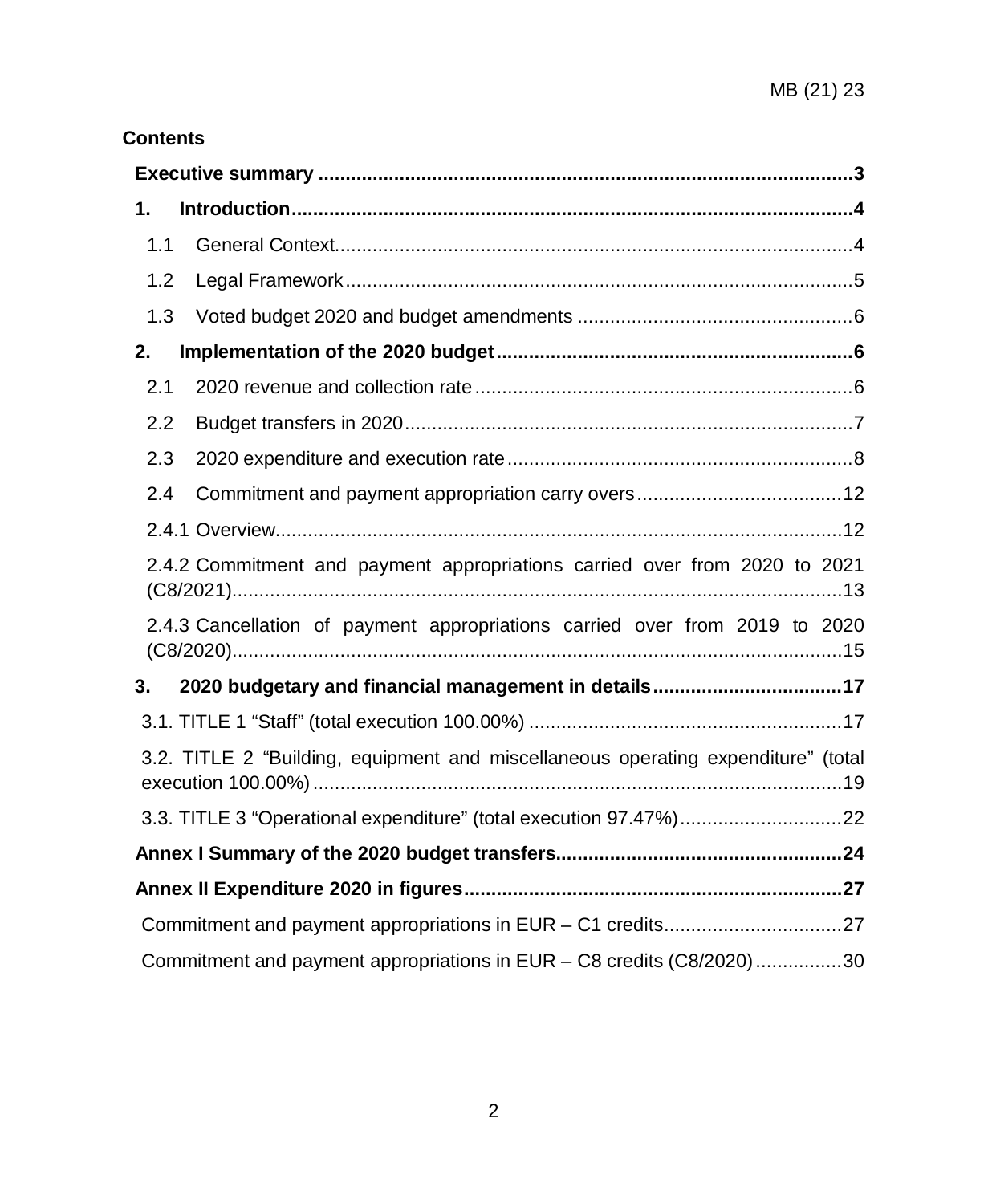#### <span id="page-2-0"></span>**Executive summary**

 $\overline{a}$ 

The present report gives an **overview of the budgetary and financial management of the Agency for Support for BEREC (BEREC Office) for the financial year 2020**. This information is complemented with general financial information, summaries of the usage of budgetary resources and annexes presenting the status of the budget implementation.

This report has been prepared in accordance with Article 28(2) of Regulation (EU) 2018/1971 of 11 December 2018[1](#page-2-1) and Article 103 of the BEREC Office Financial Regulation<sup>[2](#page-2-2)</sup>.

The execution of the budget is presented by budget lines and contains additional information for each budget line about the amounts committed and paid, the budget available and the corresponding percentages of the budget line totals.

The 2020 BEREC Office Budget (revenue and expenditure), as adopted by the BEREC Office Management Board, amounted to EUR 7,233,652. In 2020 the BEREC Office cashed EUR 7,218,111 out of the total revenue voted by the Management Board, which constituted 99.78 % of revenue collection.

In 2020 EUR 7,166,595.79 of the available financial resources were accepted in commitments (99.07% of the total amount available for commitment appropriations) and EUR 4,422,493.91 were paid (61.14% of the total amount of available payment appropriations).

The amount of EUR 2,744,101.88 (38.29 % of total established commitments) were carried over for payments still to be processed in 2021 (C8/2021).

This report shall be submitted to the European Parliament, the Council, the Commission and the Court of Auditors by 31 March 2021.

<span id="page-2-1"></span><sup>1</sup> Regulation (EU) 2018/1971 of the European Parliament and of the Council of 11 December 2018 establishing the Body of European Regulators for Electronic Communications (BEREC) and the Agency for Support for BEREC (BEREC Office), amending Regulation (EU) 2015/2120 and repealing Regulation (EC) No 1211/2009, *OJ L 321, 17.12.2018, p. 1–35 (BG, ES, CS, DA, DE, ET, EL, EN, FR, GA, HR, IT, LV, LT, HU, MT, NL, PL, PT, RO, SK, SL, FI, SV)*  $2$  Decision No MB/2019/13 of the Management Board of the BEREC Office on the financial

<span id="page-2-2"></span>regulation applicable to the BEREC Office availble at: [https://berec.europa.eu/eng/document\\_register/subject\\_matter/berec\\_office/decisions\\_of\\_the\\_m](https://berec.europa.eu/eng/document_register/subject_matter/berec_office/decisions_of_the_management_board/8699-decision-no-mb201913-of-the-management-board-of-the-berec-office-on-the-financial-regulation-applicable-to-the-berec-office) [anagement\\_board/8699-decision-no-mb201913-of-the-management-board-of-the-berec-office](https://berec.europa.eu/eng/document_register/subject_matter/berec_office/decisions_of_the_management_board/8699-decision-no-mb201913-of-the-management-board-of-the-berec-office-on-the-financial-regulation-applicable-to-the-berec-office)[on-the-financial-regulation-applicable-to-the-berec-office](https://berec.europa.eu/eng/document_register/subject_matter/berec_office/decisions_of_the_management_board/8699-decision-no-mb201913-of-the-management-board-of-the-berec-office-on-the-financial-regulation-applicable-to-the-berec-office)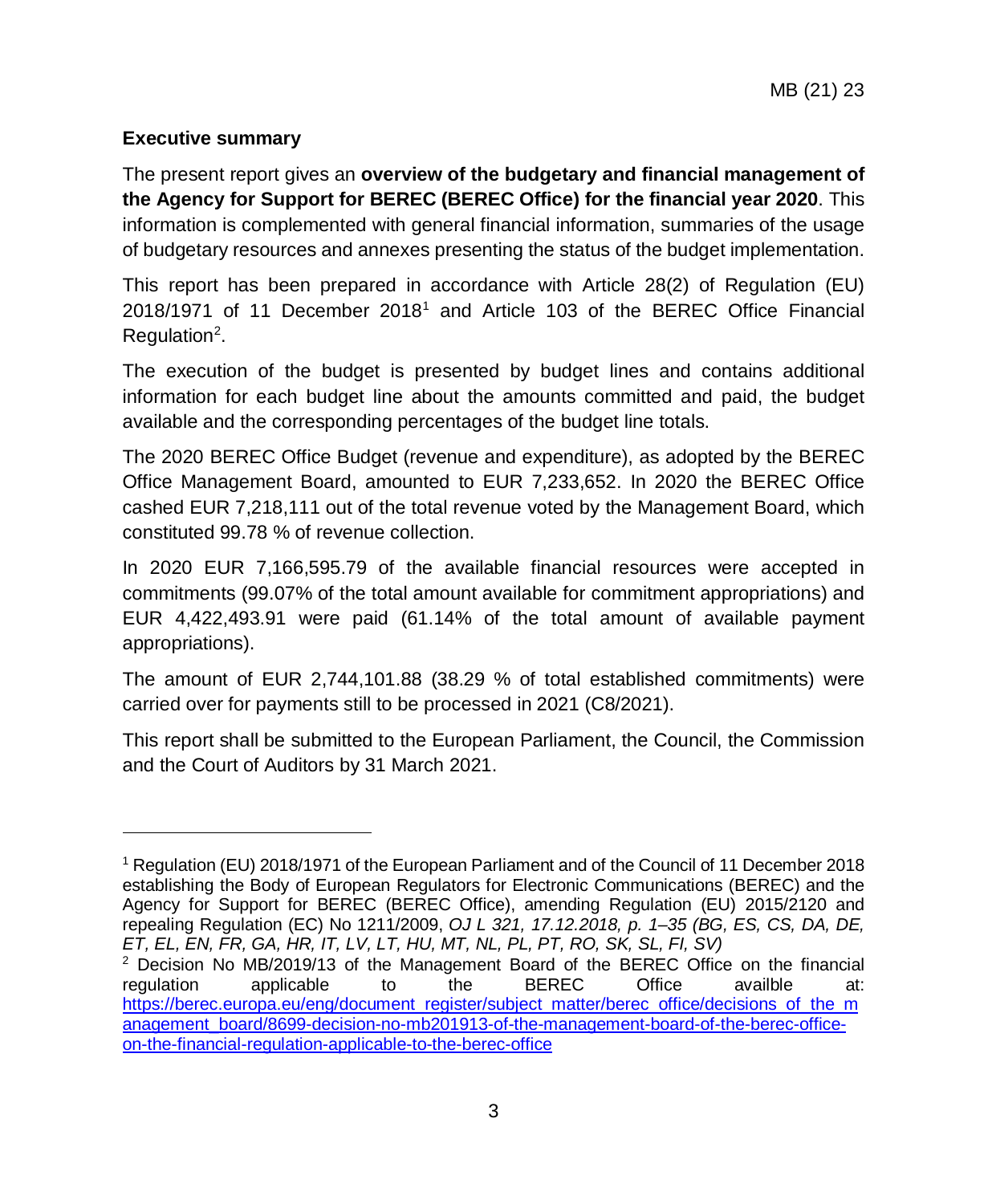#### <span id="page-3-0"></span>**1. Introduction**

#### <span id="page-3-1"></span>**1.1 General Context**

BEREC and the Office were established by Regulation (EC) No 1211/2009 of the European Parliament and of the Council. BEREC was established with the objective to contribute, on one hand, to the development and, on the other, to the better functioning, of the internal market for electronic communications networks and services by ensuring the consistent implementation of the regulatory framework for electronic communications.

The Office was established as a Community body with legal personality to carry out the tasks referred to in Regulation (EC) No 1211/2009, in particular the provision of professional and administrative support services to BEREC. It was expected to operate as a Brussels-based support office as the successor of the former ERG secretariat. With only 16 posts and 12 external staff FTEs (of which two were assigned to administration and support), the Office became the smallest EU regulatory agency. With Decision 2010/349/EU, the Representatives of the Governments of the Member States decided that the Office would have its seat in Riga, thus becoming a decentralised regulatory agency. The resources were not adjusted accordingly.

Since their establishment BEREC and the Office have made a positive contribution towards the consistent implementation of the regulatory framework for electronic communications. In order to further contribute to the development of the internal market for electronic communications throughout the Union as well as to the promotion of access to, and take-up of, very high capacity networks, competition in the provision of electronic communications networks, services and associated facilities and the interests of the citizens of the Union, Regulation (EU) 2018/1971 of 11 December 2018 aims to strengthen the role of BEREC.

The new official name of the Office determined by Regulation (EU) 2018/1971 is 'Agency for Support for BEREC'. The designation 'BEREC Office' is used as the Agency's short name.

The BEREC Office provides all necessary professional and administrative support for the work of BEREC, including financial, organisational and logistical support, and contributes to BEREC's regulatory work. The BEREC Office succeeded the Office established by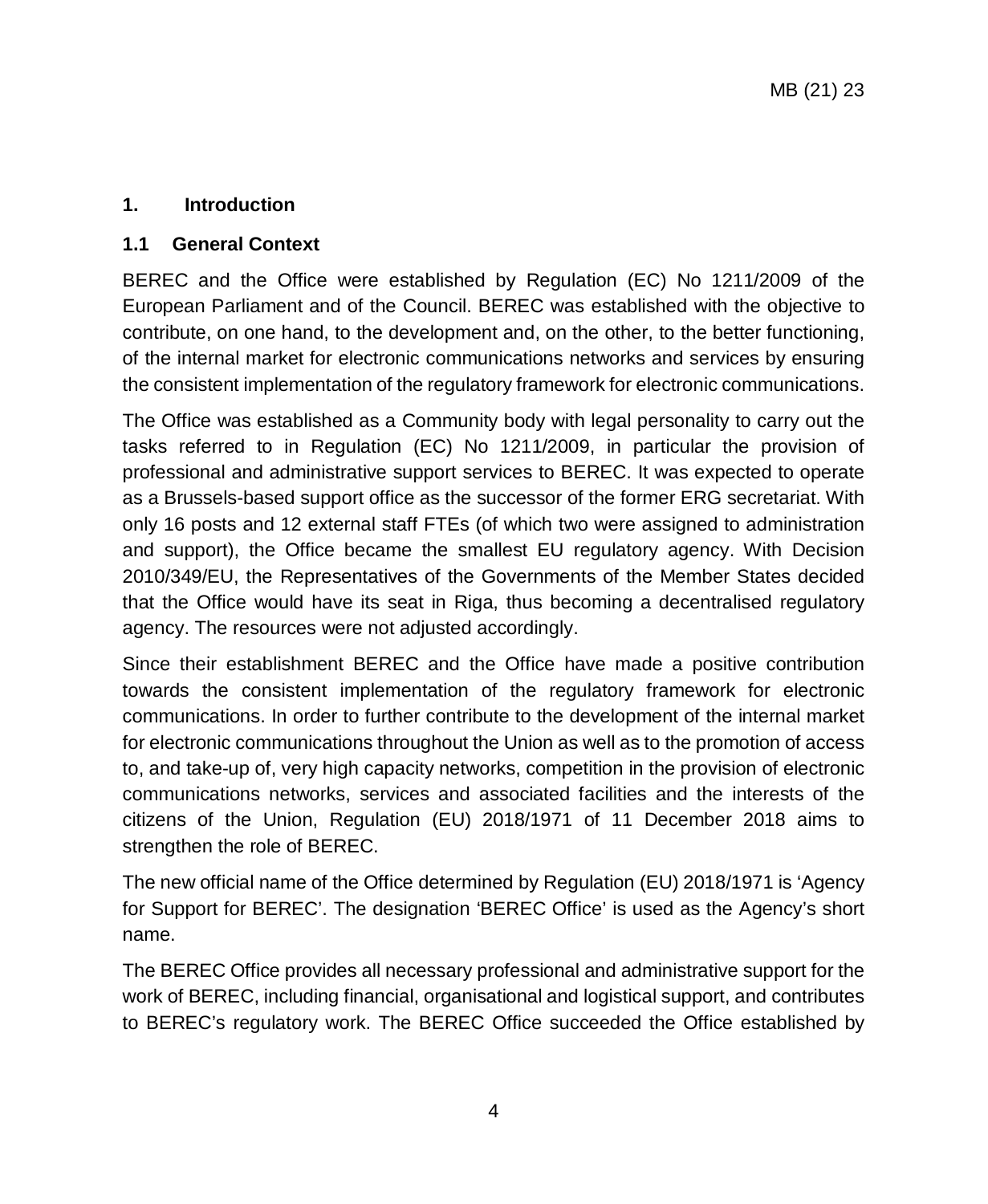Regulation (EC) No 1211/2009 as regards all ownership, agreements, legal obligations, employment contracts, financial commitments and liabilities.

In order to guarantee the BEREC Office's autonomy and independence, and in order to provide support to the work of BEREC, the BEREC Office has its own budget, most of which derives from a contribution from the Union.

# <span id="page-4-0"></span>**1.2 Legal Framework**

 $\overline{a}$ 

The BEREC Office is required to prepared a report on the budgetary and financial management in accordance with the following legal provisions:

- Article 28 (2) of Regulation (EU) 2018/1971 of the European Parliament and of the Council of 11 December 2018 establishing the Body of European Regulators for Electronic Communications (BEREC) and the BEREC Office, amending Regulation (EU) 2015/2120 and repealing Regulation (EC) No 1211/2009<sup>[3](#page-4-1)</sup>;
- Article 103 of Decision MB/2019/13<sup>4</sup> of the BEREC Office Management Board on the financial regulation applicable to the BEREC Office (hereinafter referred to as the 'BEREC Office Financial Regulation').

The report shall give an account, both in absolute terms and expressed as a percentage, at least, of the rate of implementation of appropriations together with summary information on the transfers of appropriations among the various budget items

This report shall be submitted to the European Parliament, the Council, the Commission and the Court of Auditors by 31 March 2021 by the Director of the Agency.

<span id="page-4-1"></span><sup>3</sup> *OJ L 321, 17.12.2018, p. 1–35 (BG, ES, CS, DA, DE, ET, EL, EN, FR, GA, HR, IT, LV, LT, HU, MT, NL, PL, PT, RO, SK, SL, FI, SV)* 4

<span id="page-4-2"></span>[https://berec.europa.eu/eng/document\\_register/subject\\_matter/berec\\_office/decisions\\_of\\_the\\_m](https://berec.europa.eu/eng/document_register/subject_matter/berec_office/decisions_of_the_management_board/8699-decision-no-mb201913-of-the-management-board-of-the-berec-office-on-the-financial-regulation-applicable-to-the-berec-office) [anagement\\_board/8699-decision-no-mb201913-of-the-management-board-of-the-berec-office](https://berec.europa.eu/eng/document_register/subject_matter/berec_office/decisions_of_the_management_board/8699-decision-no-mb201913-of-the-management-board-of-the-berec-office-on-the-financial-regulation-applicable-to-the-berec-office)[on-the-financial-regulation-applicable-to-the-berec-office](https://berec.europa.eu/eng/document_register/subject_matter/berec_office/decisions_of_the_management_board/8699-decision-no-mb201913-of-the-management-board-of-the-berec-office-on-the-financial-regulation-applicable-to-the-berec-office)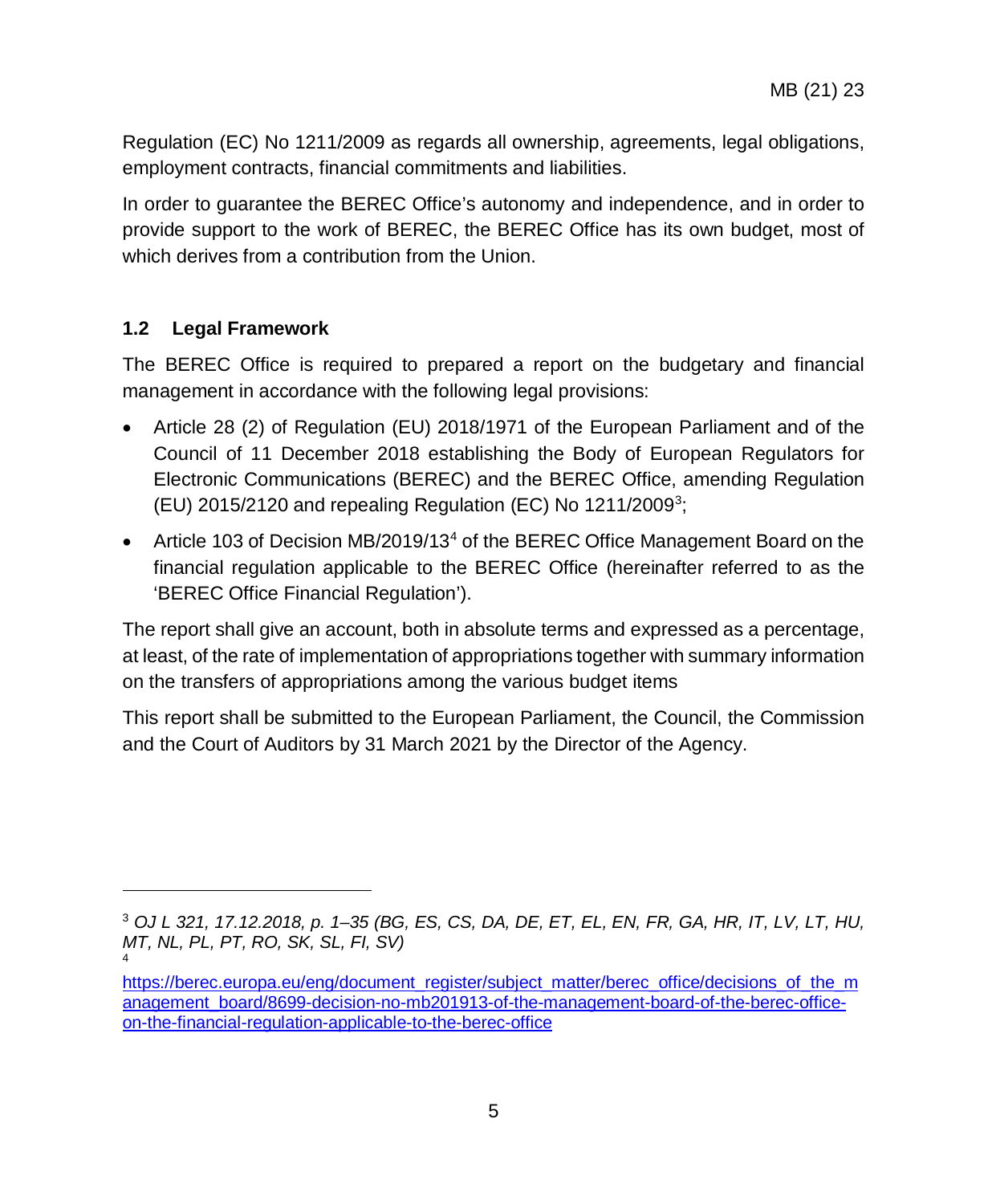# <span id="page-5-0"></span>**1.3 Voted budget 2020 and budget amendments**

The budget of the BEREC Office for year 2020, as adopted by the Management Board of the BEREC Office (MB) was EUR 7,233,652. The 2020 Budget and Establishment Plan was published on the Agency website on 11/12/2019<sup>[5](#page-5-3)</sup>.

In compliance with the provisions of Article 31(2) of the [BEREC Office Financial](https://berec.europa.eu/eng/document_register/subject_matter/berec_office/decisions_of_the_management_board/8699-decision-no-mb201913-of-the-management-board-of-the-berec-office-on-the-financial-regulation-applicable-to-the-berec-office)  [Regulation t](https://berec.europa.eu/eng/document_register/subject_matter/berec_office/decisions_of_the_management_board/8699-decision-no-mb201913-of-the-management-board-of-the-berec-office-on-the-financial-regulation-applicable-to-the-berec-office)he BEREC Office published in the Official Journal of the European Union a summary of the BEREC Office budget for 2020<sup>[6](#page-5-4)</sup>.

No amendments to the budget took place during the year.

# <span id="page-5-1"></span>**2. Implementation of the 2020 budget**

# <span id="page-5-2"></span>**2.1 2020 revenue and collection rate**

In 2020 the revenue of the BEREC Office consisted of a subsidy from the Union, entered under the appropriate headings of the General Budget of the EU (Commission Section), as decided by the Budgetary Authority and revenue from the national regulatory authorities (NRA) of Albania, Bosnia and Herzegovina, Kosovo\*, Montenegro, North Macedonia and Serbia.

In 2020 the BEREC Office cashed EUR 7,218,111 out of the total revenue amounting to EUR 7,233,652, as follows:

 $\overline{a}$ 

<span id="page-5-3"></span><sup>5</sup> Document MB (19) 113

https://berec.europa.eu/eng/document\_register/subject\_matter/berec\_office/budget\_of\_the\_offic e/annual\_budget\_of\_the\_office/8894-2020-budget-and-establishment-plan-of-the-agency-forsupport-for-berec

<span id="page-5-4"></span><sup>&</sup>lt;sup>6</sup> Statement of revenue and expenditure of the Agency for Support for BEREC (BEREC Office) for the financial year 2020

*OJ C 107, 31.3.2020, p. 140–144 (BG, ES, CS, DA, DE, ET, EL, EN, FR, HR, IT, LV, LT, HU, MT, NL, PL, PT, RO, SK, SL, FI, SV), [https://eur-lex.europa.eu/legal](https://eur-lex.europa.eu/legal-content/EN/TXT/?uri=CELEX:32020B0331(28))[content/EN/TXT/?uri=CELEX:32020B0331\(28\)](https://eur-lex.europa.eu/legal-content/EN/TXT/?uri=CELEX:32020B0331(28))*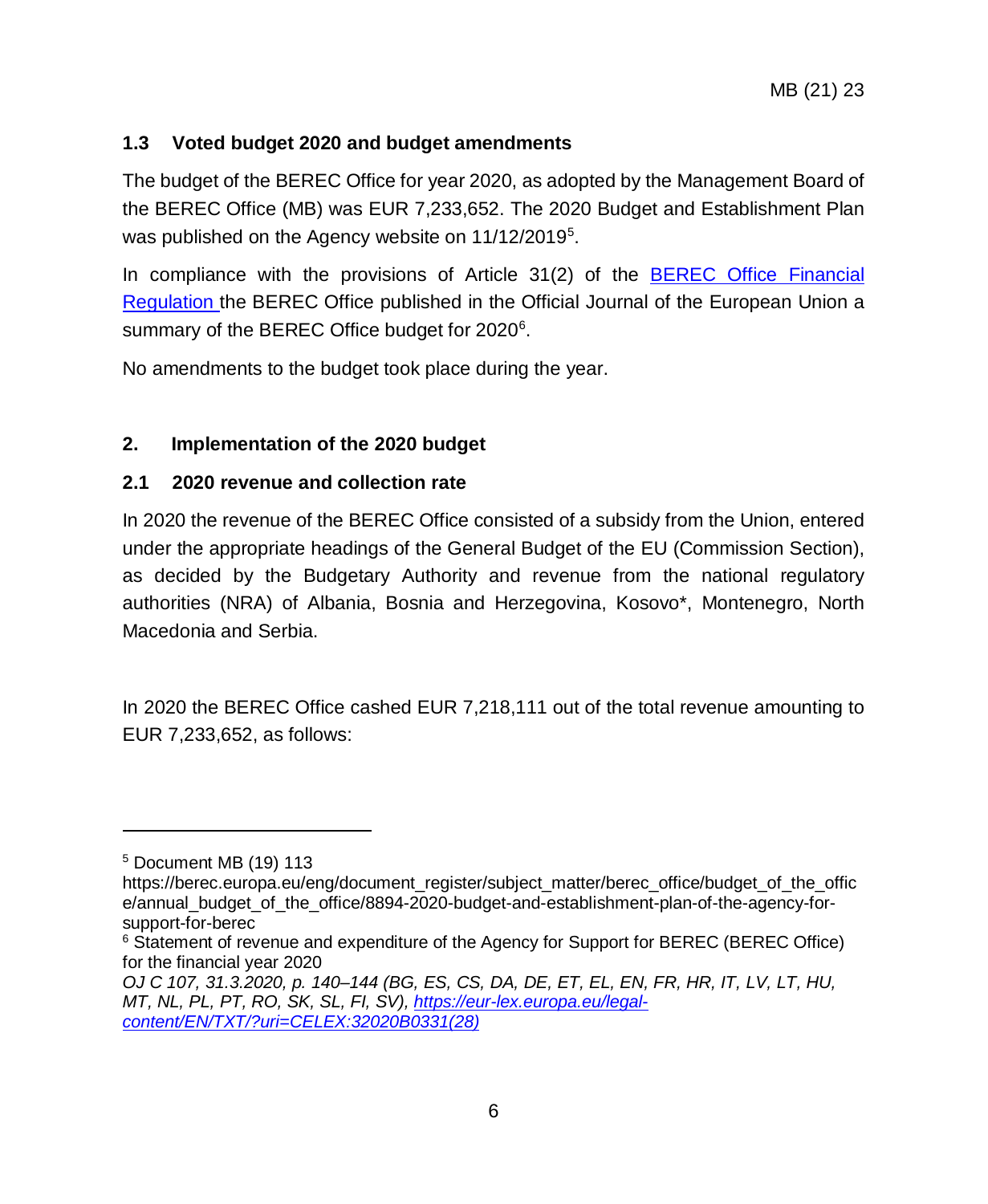| Revenue type                                                                                  | <b>Voted revenue</b><br>for 2020 by<br><b>MB</b> | <b>Revenue</b><br>received | $\%$   |
|-----------------------------------------------------------------------------------------------|--------------------------------------------------|----------------------------|--------|
| 1. Revenue from fees and charges                                                              | n/a                                              | n/a                        | n/a    |
| 2. EU Subsidy                                                                                 | 7,140,401.64                                     | 7,140,401.64               | 100%   |
| 3. Third countries contribution (incl. EFTA and<br>candidate countries)                       | 93,251.10                                        | 77,709.25                  | 83.33% |
| 4. Other contributions <sup>7</sup>                                                           | $\Omega$                                         | $\Omega$                   | n/a    |
| 5. Administrative operations                                                                  | 0                                                | 0                          | n/a    |
| Of which interest generated by funds paid by<br>the Commission by way of the EU contribution) | $\Omega$                                         | $\Omega$                   | n/a    |
| Total:                                                                                        | 7,233,652.74                                     | 7,218,110.89               | 99.79% |

The non-collected revenue is a contribution from a third country, which is due based on EC Decision of 18/03/2019 (2019/C 115/07) on the participation of NRA of Bosnia and Herzegovina in BEREC. The effort for its collection will continue in 2021 by the BEREC Office accounting officer.

# <span id="page-6-0"></span>**2.2 Budget transfers in 2020**

 $\overline{a}$ 

In 2020 the BEREC Office Director executed five budgetary transfers in order to ensure the best use of the financial resources available to the BEREC Office as per the voted budget in accordance with the provisions of Article 26 (1) of the BEREC Office Financial Regulation. These in particular envisage that the Director may transfer appropriations:

(a) from one title to another up to a maximum of 10 % of the appropriations for the financial

<span id="page-6-1"></span> $7$  For example, voluntary contributions from Member States or from their NRAs or others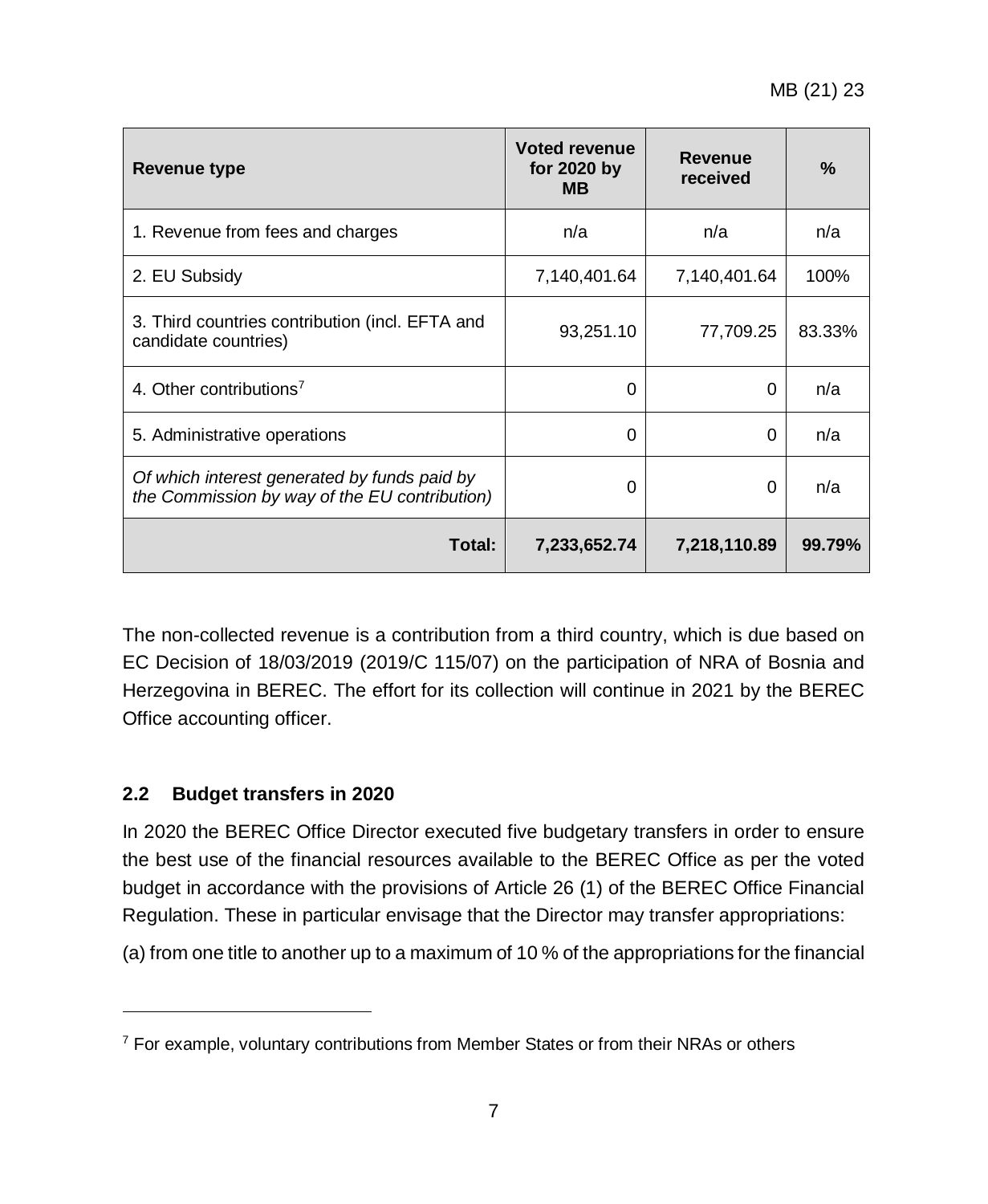year shown on the line from which the transfer is made;

(b) from one chapter to another and within each chapter without limit.

The table in Annex I presents the Budget 2020 in terms of commitment and payment appropriations indicating the overall summary of the transfers made by the BEREC Office Director within the limits specified above.

#### <span id="page-7-0"></span>**2.3 2020 expenditure and execution rate**

#### **2.3.1 General overview of the expenditure part of the budget**

The expenditure part of the 2020 BEREC Office budget was distributed in three titles, as follows:

- TITLE  $1 \text{Staff}:$
- TITLE 2 Buildings, equipment and miscellaneous operations;
- TITLE 3 Operational expenses.

Title 1 covers staff expenditure such as salaries, training and costs associated to recruitment procedures, external services related to staff and staff welfare.

Title 2 covers the costs relating to the functioning of the BEREC Office such as administrative costs on infrastructure, equipment and IT needs.

Title 3 corresponds to the Agency's operational activities in support to BEREC.

The budget execution of the BEREC Office is calculated on the basis of the 2020 fund source "C1" – appropriations for the year. The BEREC Office has only non-differentiated appropriations; therefore, commitment and payment appropriations are equal.

At the end of 2020 the implementation of commitment appropriations (after carryovers) amounted to EUR 7,166,595.79 out of EUR 7,233,652.74 of authorised commitment appropriations (99.07 % of available appropriations).

The implementation of payment appropriations reached EUR 4,422,493.91 corresponding to 61.14% of the available appropriations.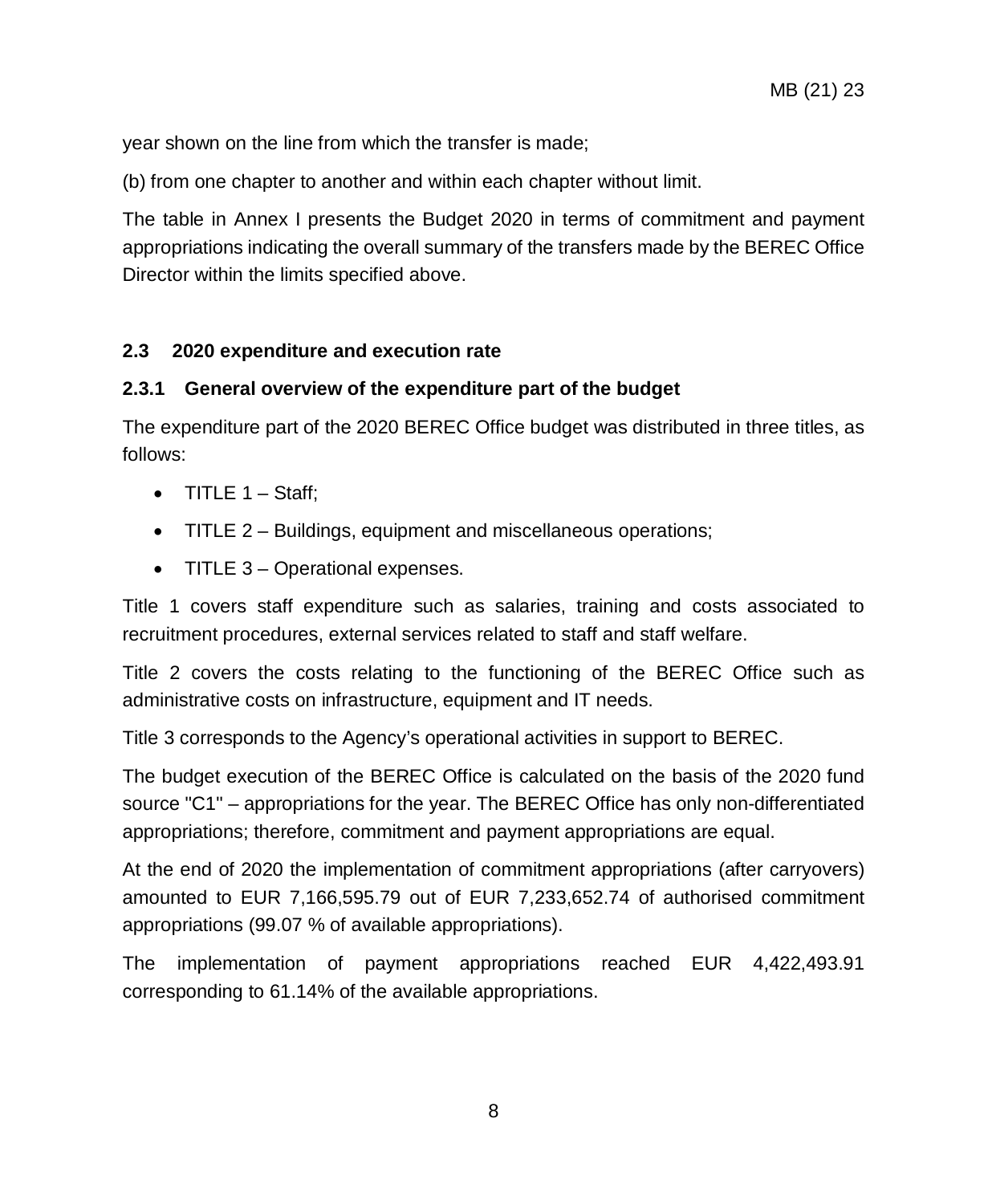| Year | <b>Total budget</b> | <b>Commitment</b><br>execution | $\%$   | <b>Payment</b><br>execution | $\%$   |
|------|---------------------|--------------------------------|--------|-----------------------------|--------|
| 2020 | 7,233,652.74        | 7,166,595.79                   | 99.07% | 4,422,493.91                | 61.14% |
| 2019 | 5,701,000.00        | 5,696,939.89                   | 99.93% | 4,674,263.82                | 81.99% |
| 2018 | 4,331,000.00        | 4,324,758.70                   | 99.86% | 3,580,804.46                | 82.68% |
| 2017 | 4,246,000.00        | 4,243,465.01                   | 99.94% | 3,690,674.14                | 86.92% |
| 2016 | 4,246,000.00        | 4,084,575.06                   | 96.20% | 3,277,546.69                | 77.19% |

#### **2.3.2 Overview of budget execution over the last 5 years**

Compared to previous years the level of budget execution in commitments could be considered being within the usual levels and in any event within the threshold established by the MB for budget execution, namely above 95 % of the appropriations available for commitments.



In term of payment rates the level of payment is the lowest compared to the previous 4 years. While further justification for this phenomenon will be provided below, the overall reason for the low payment rate is the need to re-design many projects financed from the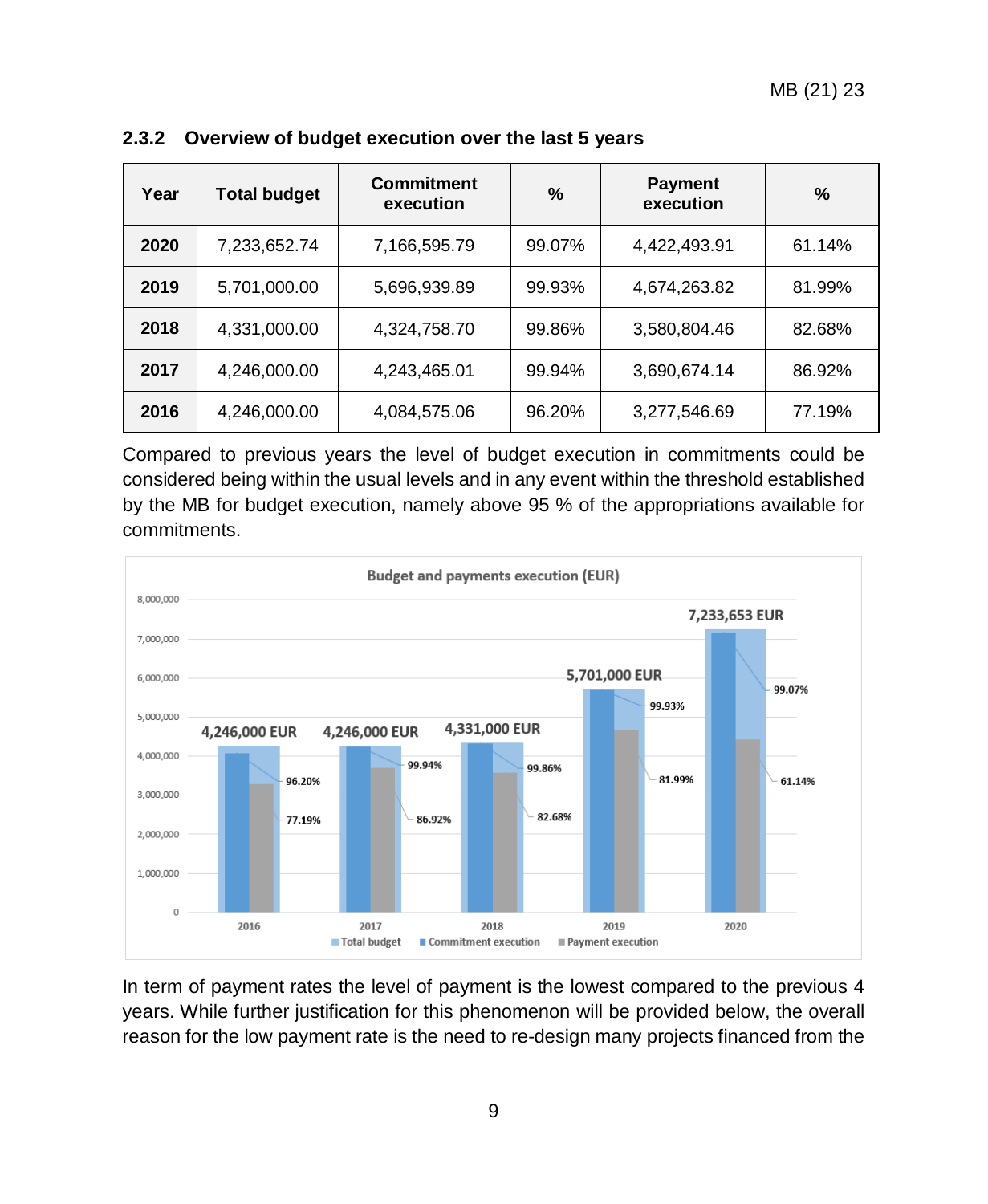BEREC Office budget, incl. in support to BEREC, in the context of the outbreak of COVID-19.

The expenditure under Title 3 was specifically affected by the crises due to the originally planned high level of payments related to physical BEREC meetings or other events, which needed to be redesigned. Consequently, the level of payment under Title 3 reached during 2020 was only 18 %, as shown below.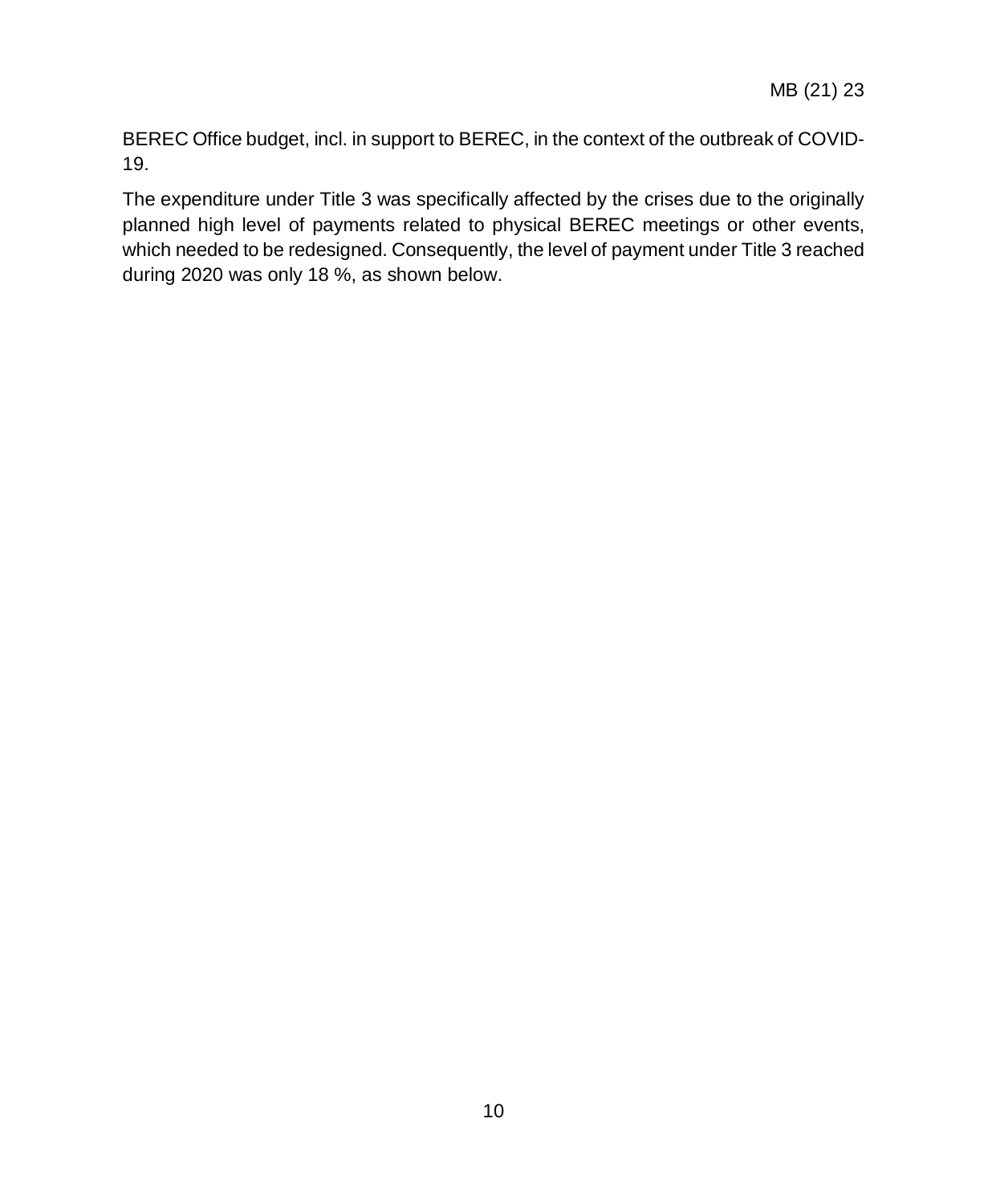# **2.3.3 Summary of budgetary execution by titles for 2020**

| <b>Title</b>  | <b>Credit Available</b> | <b>Commitment</b><br><b>Accepted</b> | $\%$<br><b>Committed</b> | <b>Payment</b><br><b>Accepted</b> | % Paid |
|---------------|-------------------------|--------------------------------------|--------------------------|-----------------------------------|--------|
|               | 3,398,673.77            | 3,398,646.72                         | 100.00%                  | 3,204,644.77                      | 94.29% |
| 2             | 1,187,303.82            | 1,187,265.73                         | 100.00%                  | 721,344.08                        | 60.75% |
| 3             | 2,647,675.15            | 2,580,683.34                         | 97.47%                   | 496,505.06                        | 18.75% |
| <b>TOTAL:</b> | 7,233,652.74            | 7,166,595.79                         | 99.07%                   | 4,422,493.91                      | 61.14% |

The execution of commitment and payment appropriations by budget titles in 2020 is as follows:

Budgetary commitments are entered in the accounts on the basis of the legal commitments entered into up to 31 December 2020 and payments on the basis of the payments made by the Accounting Officer by 31 December 2020, at the latest. The outstanding commitments at the end of the year are automatically carried over to 2021.

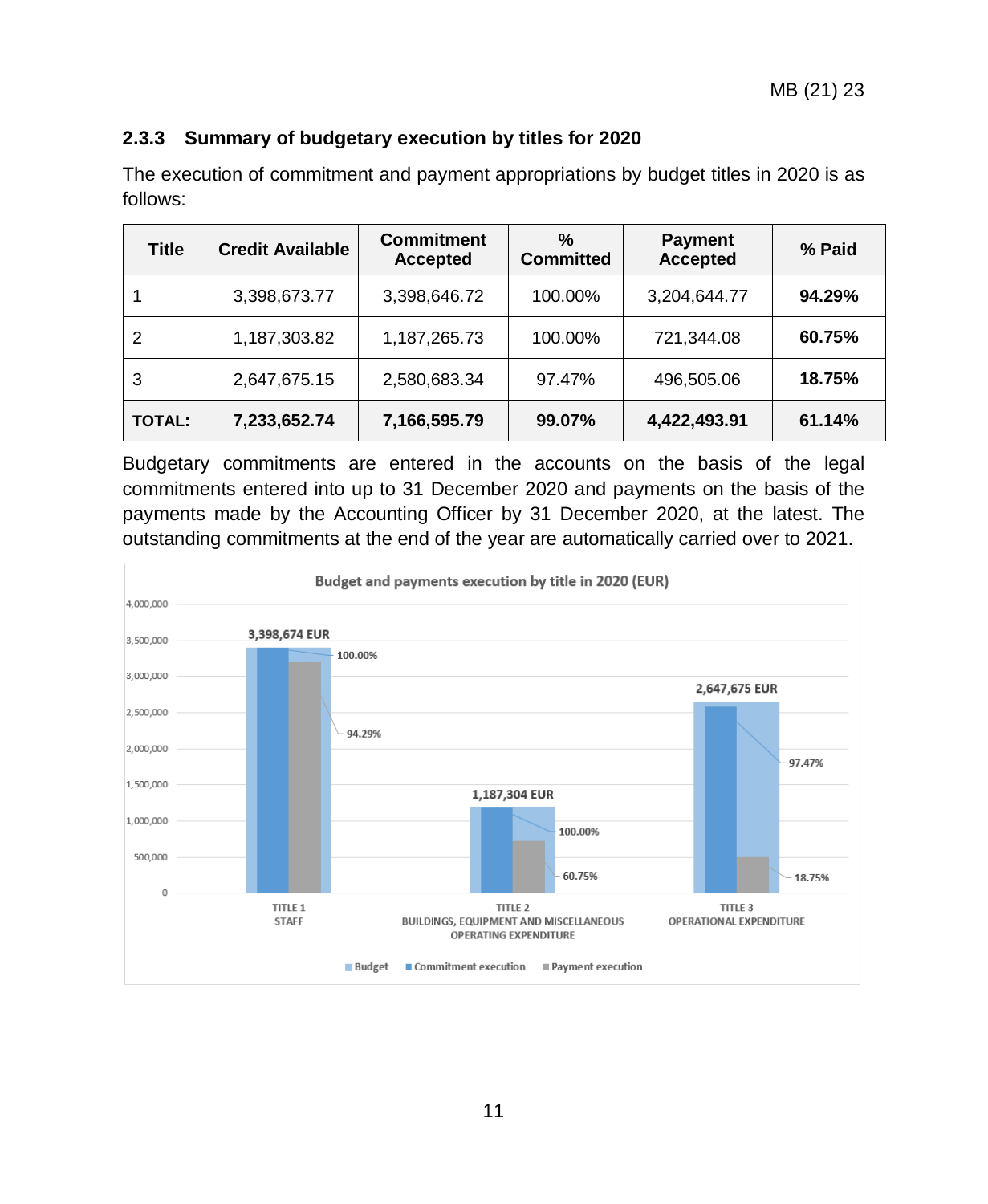# **2.3.4 Calculation of the budget outturn**

|                                                                                             | 2018            | 2019          | 2020          |
|---------------------------------------------------------------------------------------------|-----------------|---------------|---------------|
| Revenue actually received (+)                                                               | 4,331,000.00    | 5,701,000.20  | 7,218,110.89  |
| Payments made (-)                                                                           | $-3,580,804.46$ | -4,674,263.82 | -4,422,493.91 |
| Carry-over of appropriations (-)                                                            | -743,954.24     | -1,022,676.07 | -2,744,121.88 |
| Cancellation of appropriations carried<br>over $(+)$                                        | 17,115.65       | 28,405.57     | 39,381.92     |
| Adjustment for carry over of assigned<br>revenue appropriations from previous<br>year $(+)$ | $\Omega$        | $\Omega$      | 0             |
| Exchange rate differences (+/-)                                                             | 44.69           | -46.75        | -123.03       |
| Adjustment for negative balance from<br>previous year (-)                                   | 0               | $\Omega$      | 0             |
| <b>TOTAL:</b>                                                                               | 23,401.63       | 32,419.13     | 90,753.99     |

# <span id="page-11-1"></span><span id="page-11-0"></span>**2.4 Commitment and payment appropriation carry overs**

# **2.4.1 Overview**

| Title        | <b>Type of expenditure</b>                                      | Carry-over of<br><b>Payment</b><br><b>Appropriations to</b><br>2020 (C8/2020) | Carry-over of<br><b>Payment</b><br><b>Appropriations to</b><br>2021 (C8/2021) |
|--------------|-----------------------------------------------------------------|-------------------------------------------------------------------------------|-------------------------------------------------------------------------------|
|              | Staff                                                           | 189,430.12                                                                    | 194,001.95                                                                    |
| $\mathbf{2}$ | Buildings, equipment and<br>miscellaneous operating expenditure | 184,413,68                                                                    | 465,921.65                                                                    |
| 3            | Operational expenditure                                         | 648,832.27                                                                    | 2,084,178.28                                                                  |
|              | <b>Total</b>                                                    | 1,022,676.07                                                                  | 2,744,101.88                                                                  |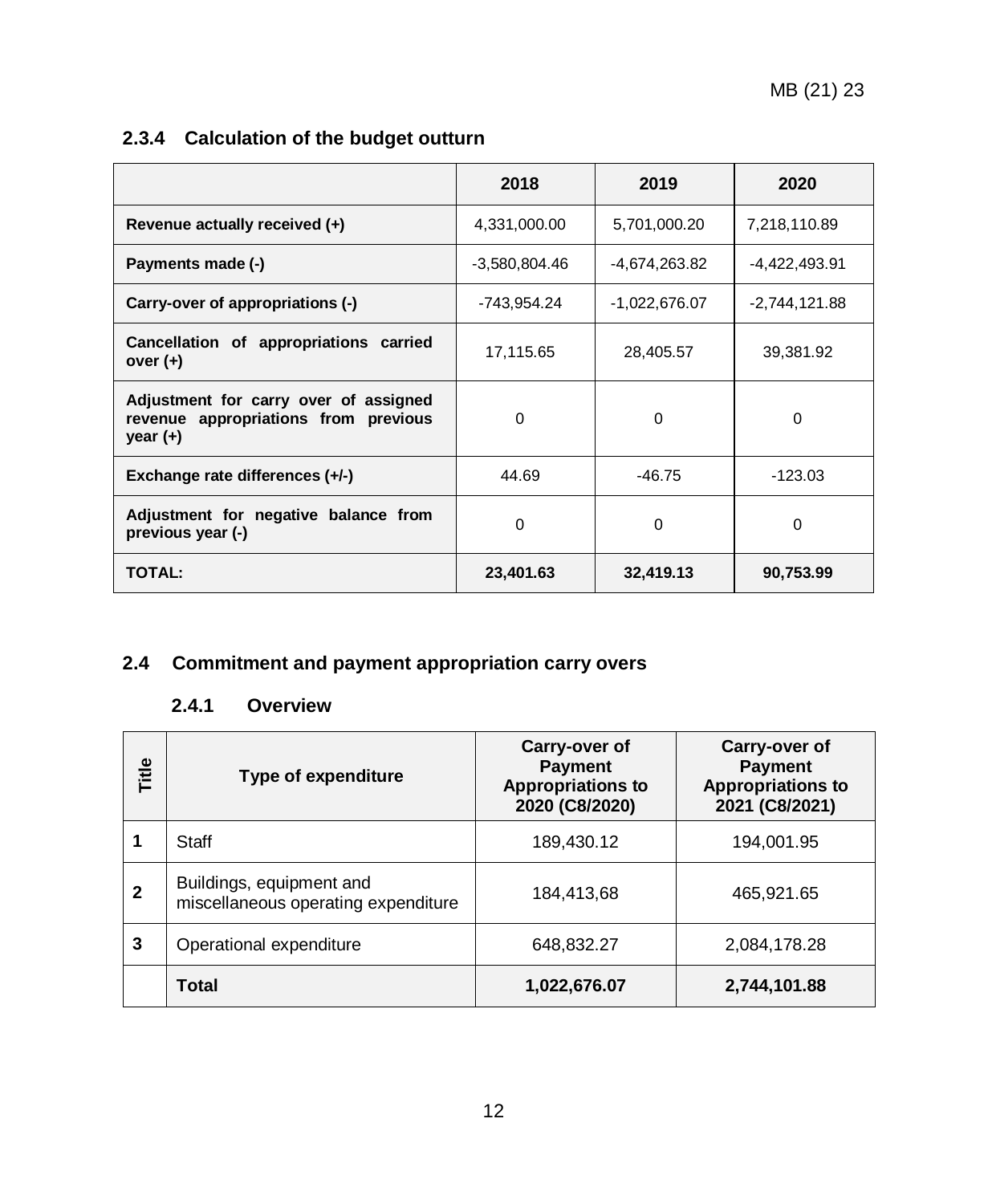- **C8/2020:** The carryover of 1,022,676.07 represents a percentage of 17.95% of total commitments established in 2019
- **C8/2021:** The carryover of 2,744,101.88 represents a percentage of 38.29% of total commitments established in 2020**.**

The C8 credits of the budget should be consumed as soon as possible and the resources not used to be de-committed. C8 appropriations cannot be carried over to another year. There are three main reasons for the budget of previous year (C1) to be carried over (to C8):

- payments for services that were delivered in year N where invoices are to be received in year N+1;
- payments due in year N which were not finalised by 31 December of the respective year (example: suspended invoices, reimbursements to candidates who participated in selection procedures in 2020 for whom the payments were not finalised by the end of December 2020, etc.);
- contracts that were concluded before 31 December year N with contract end date in N+1. The relevant budgetary commitment for a particular contract has to be carried over into the next year.

# <span id="page-12-0"></span>**2.4.2 Commitment and payment appropriations carried over from 2020 to 2021 (C8/2021)**

Carry-over of appropriations from 2020 to 2021 (EUR 2,744,101.88) relates to:

#### **Title 1: Staff related costs, such as:**

.

- expenses related to services provided in 2020 by the European Commission (EC) to the BEREC Office, which will be invoiced in 2021, such as: PMO fees, training fees, production of EC staff badges, issuing laissez-passer and others.
- liabilities under contracts concluded in 2020 for provision of schooling to children of the BEREC Office staff and interim workers' services, for which service delivery will continue in 2021.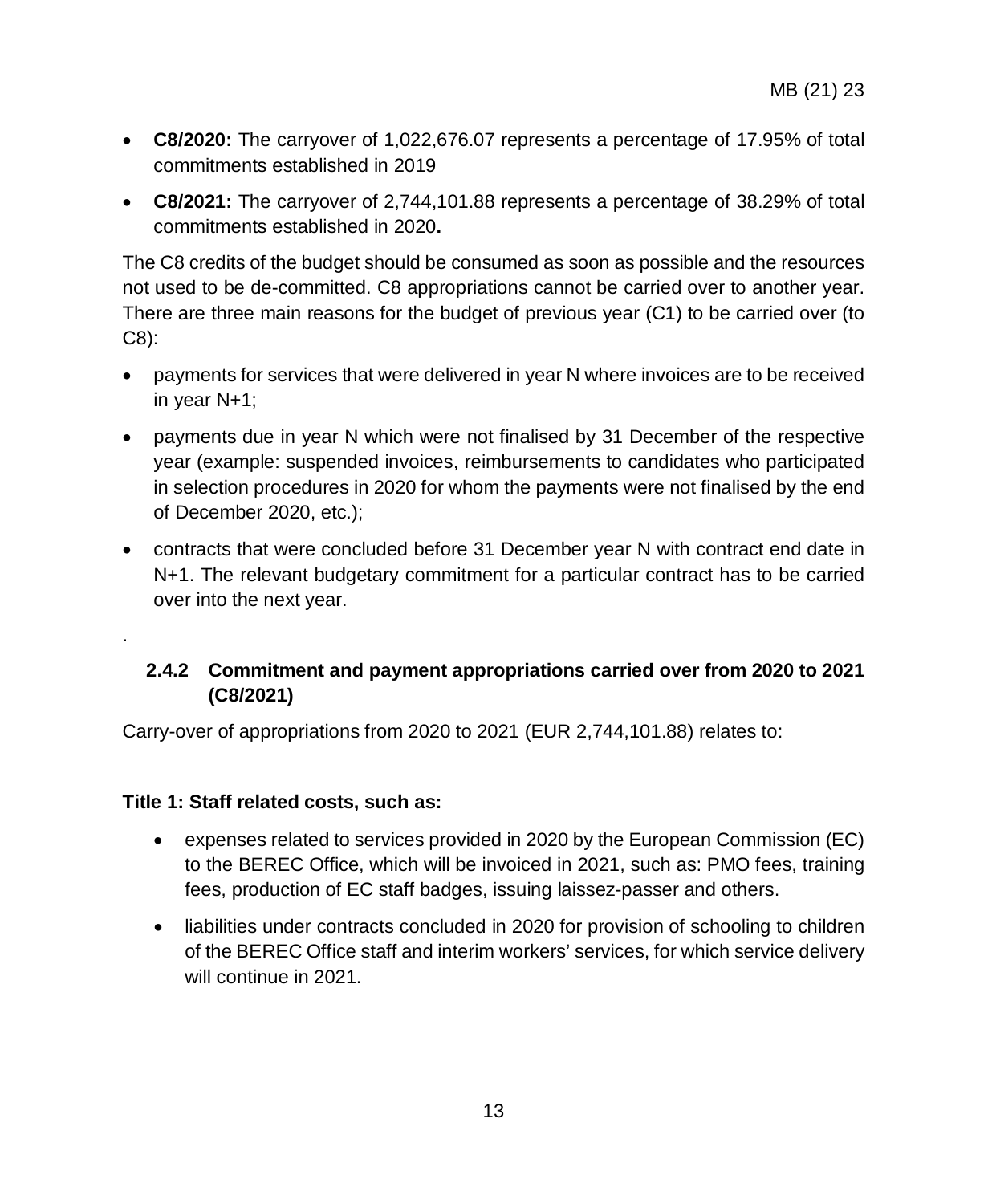#### **Title 2: Building, equipment and miscellaneous operating expenditure:**

- invoices for services and supplies (including IT) delivered in 2020 for premises' utilities, security services, consumables, postal and telecommunications services, IT purchases and related services, for which invoices will be received in 2021;
- expenses related to services provided in 2020 by the EC or the EU Agencies' Network to the BEREC Office for use of EC IT applications and other services, such as: EC document management and arching system HAN (HERMES-Ares-NomCom), EC Accounting Officer services, fee for EU Agencies' Network SSO;
- IT equipment and services (incl. consultancy services for development of a new ABM tool) for the BEREC Office ordered under contracts signed by 31 December 2020, which will be delivered in2021;

#### **Title 3: Operational expenditure in support to BEREC:**

- expenses for organisation of trainings on regulatory issues for experts from the national regulatory authorities (47,600.00);
- liabilities under contracts for provision of ICT Support to BEREC concluded in 2020, for which monthly services will continue in 2021 (60,025.00);
- expenses for acquisition of the study on consumer behaviour towards digital platforms as a means of communication (130,000.00);
- expenses under SC for setup and execution of services on the BERECNET+ (247,477.34);
- other year-specific services contracted in 2020 for which the delivery of the service will continue in 2021: back-up and disaster recovery, update and optimization, unified communication services in the BEREC presence in Brussels, purchase of servers, delivery of BERECnet in cooperation with EUIPO, etc (combined 688,938.56).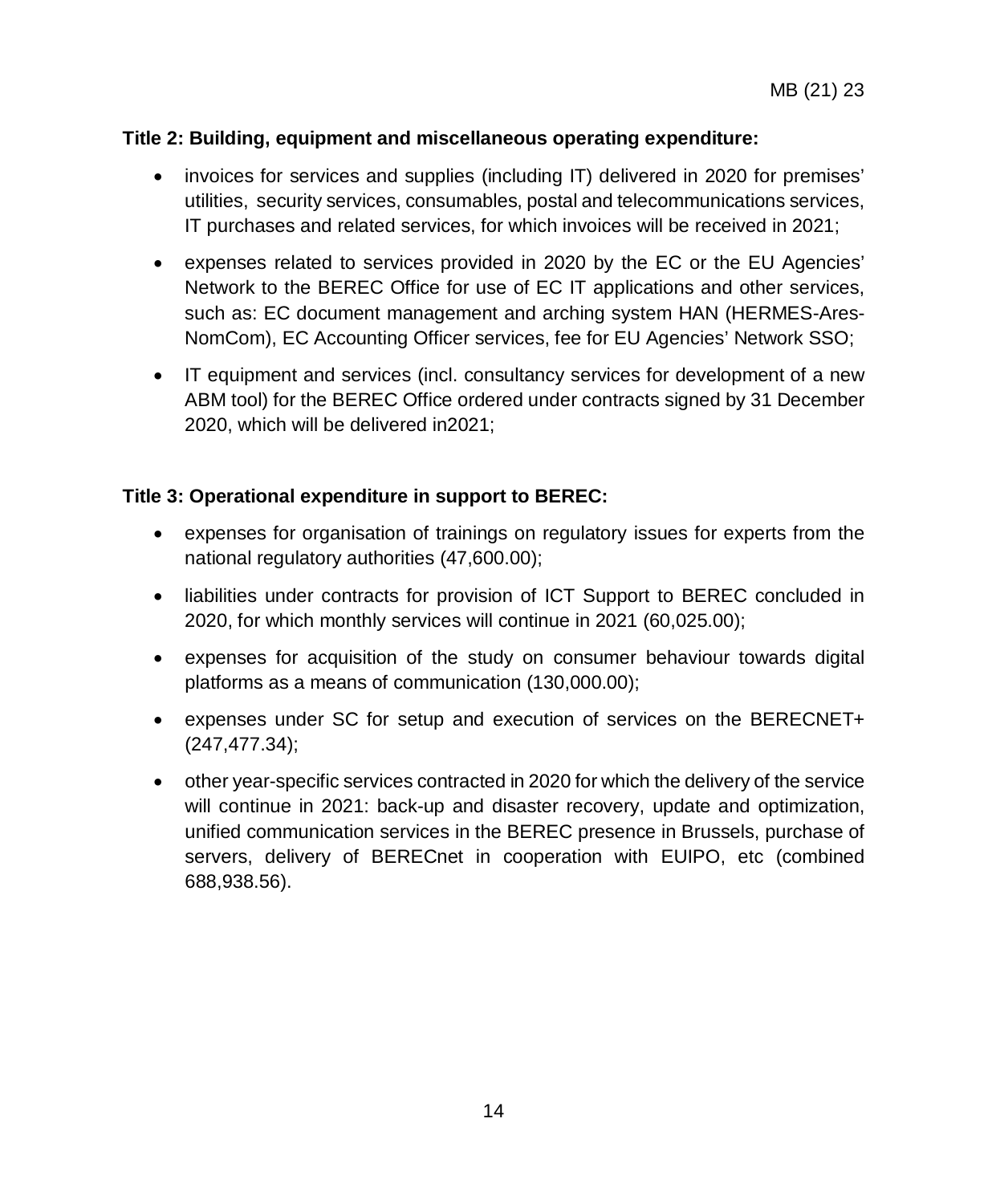|            | <b>Payment</b><br>appropriations | <b>Payments</b><br>made | <b>Cancellation</b><br><b>Payment</b><br>appropriations<br>(EUR) | <b>Cancellation %</b> |
|------------|----------------------------------|-------------------------|------------------------------------------------------------------|-----------------------|
| Title 1 C8 | 189,430.12                       | 182,368.17              | 7,061.95                                                         | 3.73%                 |
| Title 2 C8 | 184,413.68                       | 171,613.60              | 12,800.08                                                        | 6.94%                 |
| Title 3 C8 | 648,832.27                       | 629,312.38              | 19,519.89                                                        | 3.01%                 |
| Total      | 1,022,676.07                     | 983,294.15              | 39,381.92                                                        | 3.85%                 |

<span id="page-14-0"></span>**2.4.3 Cancellation of payment appropriations carried over from 2019 to 2020 (C8/2020)**

The cancellation of payment appropriations carried over happened mostly due to the fact that (explanations include cancelled amount above EUR 1000):

#### **Title 1: Staff:**

- 1,610 EUR were cancelled having paid the final costs for medical services provided by DG HR following final settlement of the balance in 2020;
- 1,531 EUR were cancelled for a pre-scheduled training for team leaders due to lower costs for travel and accommodation, caused by the conversion of on-site training into on-line sessions due to the outbreak of COVID-19 pandemic;
- 2,185.96 were cancelled from a Specific contract for provisions of Interim worker services, which included reimbursement of travel and accommodation expenses related to delivery of services during events organised outside Latvia (namely: Brussels) due to cancellation of the events because of the travelling restriction imposed in relation to the COVID-19 pandemic.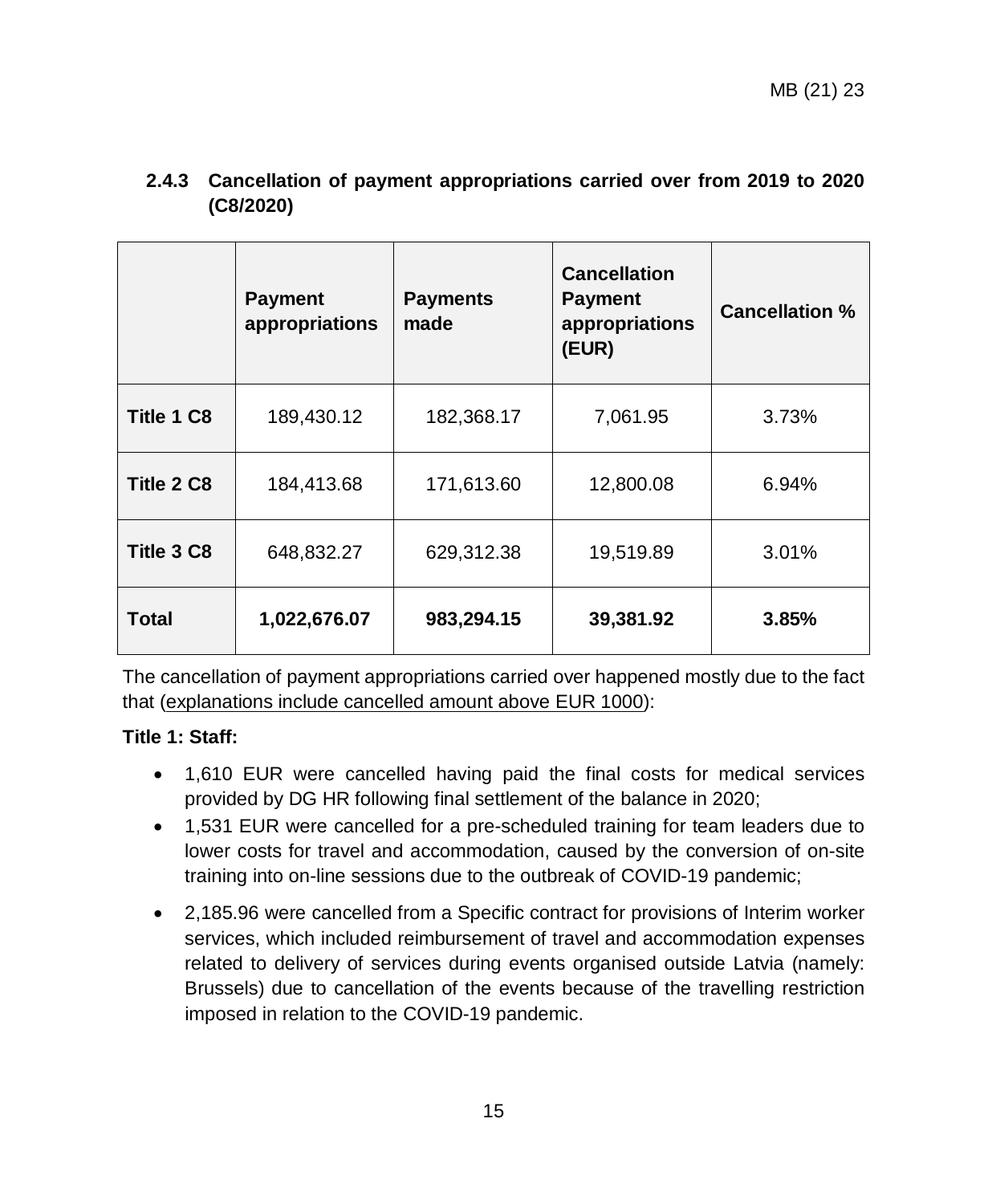#### **Title 2: Building, equipment and miscellaneous operating expenditure**:

- 1,068.66 EUR were cancelled for STESTA services due to final invoice being less than planned;
- 10,920 EUR for ARES fee were cancelled due ARES fees already paid in 2019 under DIGIT contract.

#### **Title 3: Operational activities:**

- 3,991.71 EUR were cancelled due to PMO changed tariff cost per 1 reimbursement, it becoming with reduced total costs for fees;
- 4,368 EUR were cancelled from specific contract for IT support to BEREC due to less services provided than planned;
- 2,678.72 EUR were cancelled under the SLA with EUIPO for website assessment as estimated analysis work vs actual work analysis work done onsite makes the difference;
- 8,376.88 EUR were cancelled from the specific contract for BERECnet migration, update and optimization due to the amendment of the contract which resulted in lower final costs;

For more details, see Annex II.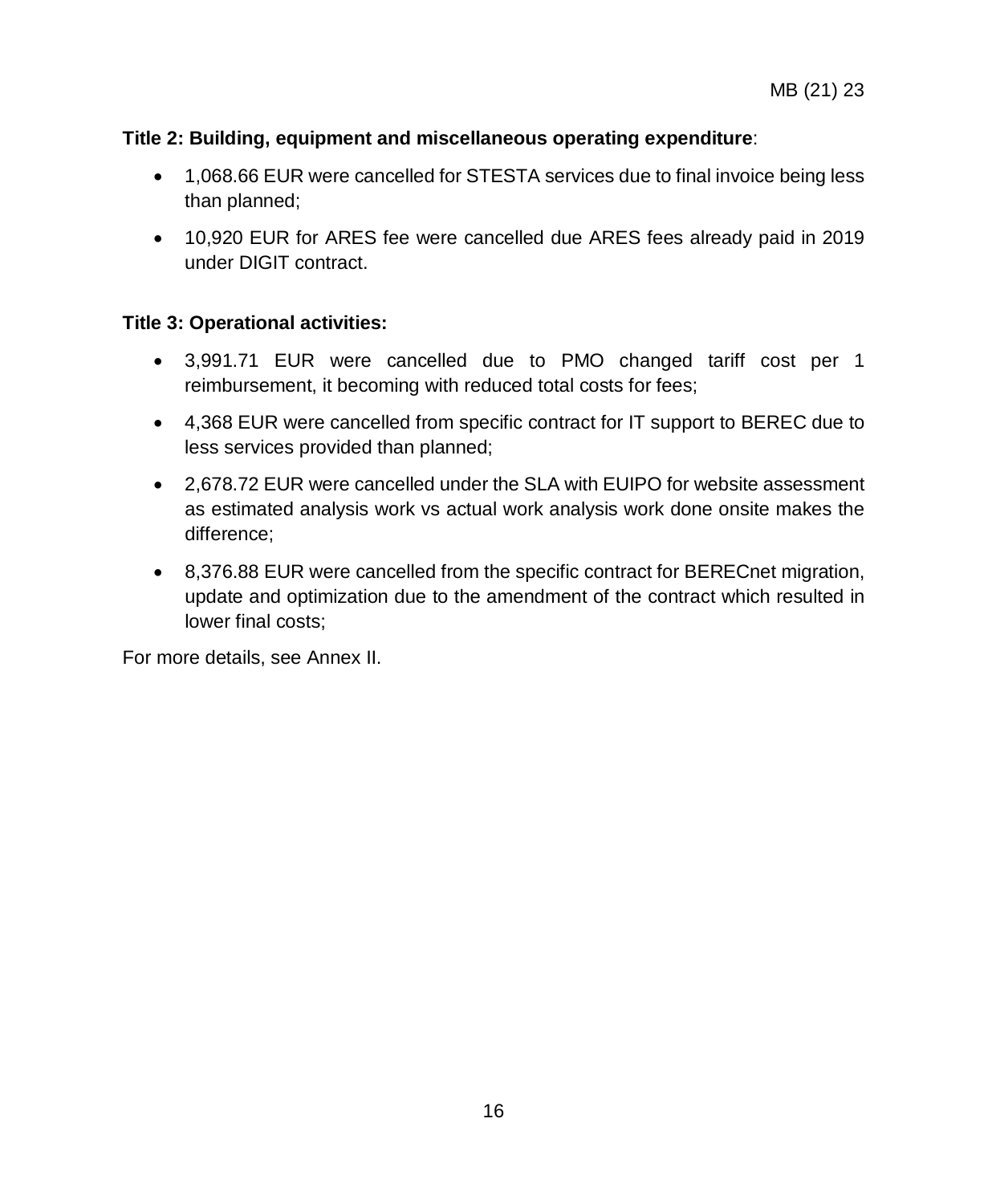# <span id="page-16-0"></span>**3. 2020 budgetary and financial management in details**

#### <span id="page-16-1"></span>**3.1. TITLE 1 "Staff" (total execution 100.00%)**

#### Chapter 11 – staff in active employment

These appropriations cover salary payments which have been fully committed and paid because of predictability and linearity of payments.

| Credit Available | Commitment<br><b>Accepted Amount</b> | $\%$<br>Committed | Paid         | $\%$<br>Paid |
|------------------|--------------------------------------|-------------------|--------------|--------------|
| 2,402,388.67     | 2.402.388.67                         | 100.00%           | 2,402,388.67 | 100%         |

#### Chapter 12 – miscellaneous expenditure on staff recruitment and transfer

These appropriations cover the costs for publishing calls for expression of interest, travel expenditures incurred for interviewing candidates and/or pre-recruitment medical checkups, external services related to recruitment and others.

| <b>Credit Available</b> | Commitment<br><b>Accepted Amount</b> | % Committed | Paid      | $\%$<br>Paid |
|-------------------------|--------------------------------------|-------------|-----------|--------------|
| 23,557.13               | 23,557.13                            | 100.00%     | 23,176.11 | 98.38%       |

#### Chapter 13 – missions and duty travel

This chapter is intended to cover expenditure on staff travel, the payment of daily mission allowances and the ancillary or exceptional expenses incurred by staff in the interest of the service.

| Credit Available | Commitment<br><b>Accepted Amount</b> | % Committed | Paid      | $\%$<br>Paid |
|------------------|--------------------------------------|-------------|-----------|--------------|
| 43.497.42        | 43,470.37                            | 99.94%      | 43,470.37 | 99.94%       |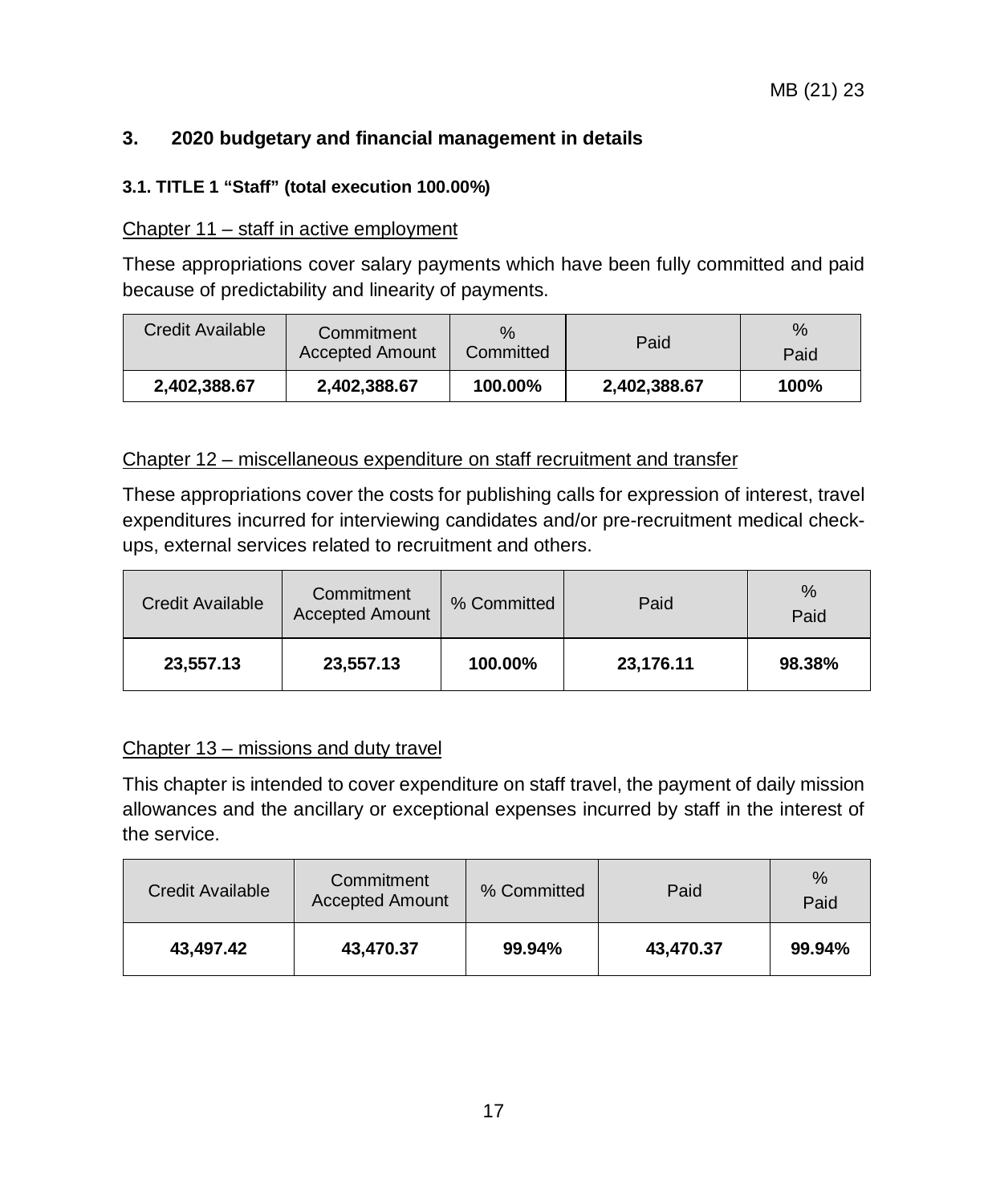#### Chapter 14 - socio-medical services

This chapter covers the costs of annual medical checks and of reviewing the health and safety conditions at work, medical checks linked to recruitment and other services provided to the BEREC Office by the EC Medical Service in Brussels.

| <b>Credit Available</b> | Commitment<br><b>Accepted Amount</b> | $\%$<br>Committed | Paid     | %<br>Paid |
|-------------------------|--------------------------------------|-------------------|----------|-----------|
| 7,734.00                | 7,734.00                             | 100.00%           | 7,734.00 | 100.00%   |

#### Chapter 15 – trainings

This chapter covers the costs of staff training needs.

| Credit Available | Commitment<br><b>Accepted Amount</b> | % Committed | Paid      | %<br>Paid |
|------------------|--------------------------------------|-------------|-----------|-----------|
| 44,315.12        | 44,315.12                            | 100.00%     | 41,780.12 | 94.28%    |

#### Chapter 16 – external services

This chapter covers the costs of interim workers' service, payment of grants and associated expenditure to trainees and external services related to staff, such as services provided by PMO for calculation of salaries and allowances, staff related translation and other language requests, support to multilingual schooling for the children of the BEREC Office staff and social welfare activities.

Several specific contracts for use interim workers' services or for provision of schooling to the children of the BEREC Office staff were signed in 2020, under which the provision of services will continue in 2021. Consequently, the invoices for these contracts will arrive in 2021 and the commitments are carried over.

Other carry overs under Chapter 16 are for the EC services delivered in 2020, for which invoices will arrive in 2021 such as PMO fees and other HR related expenditure.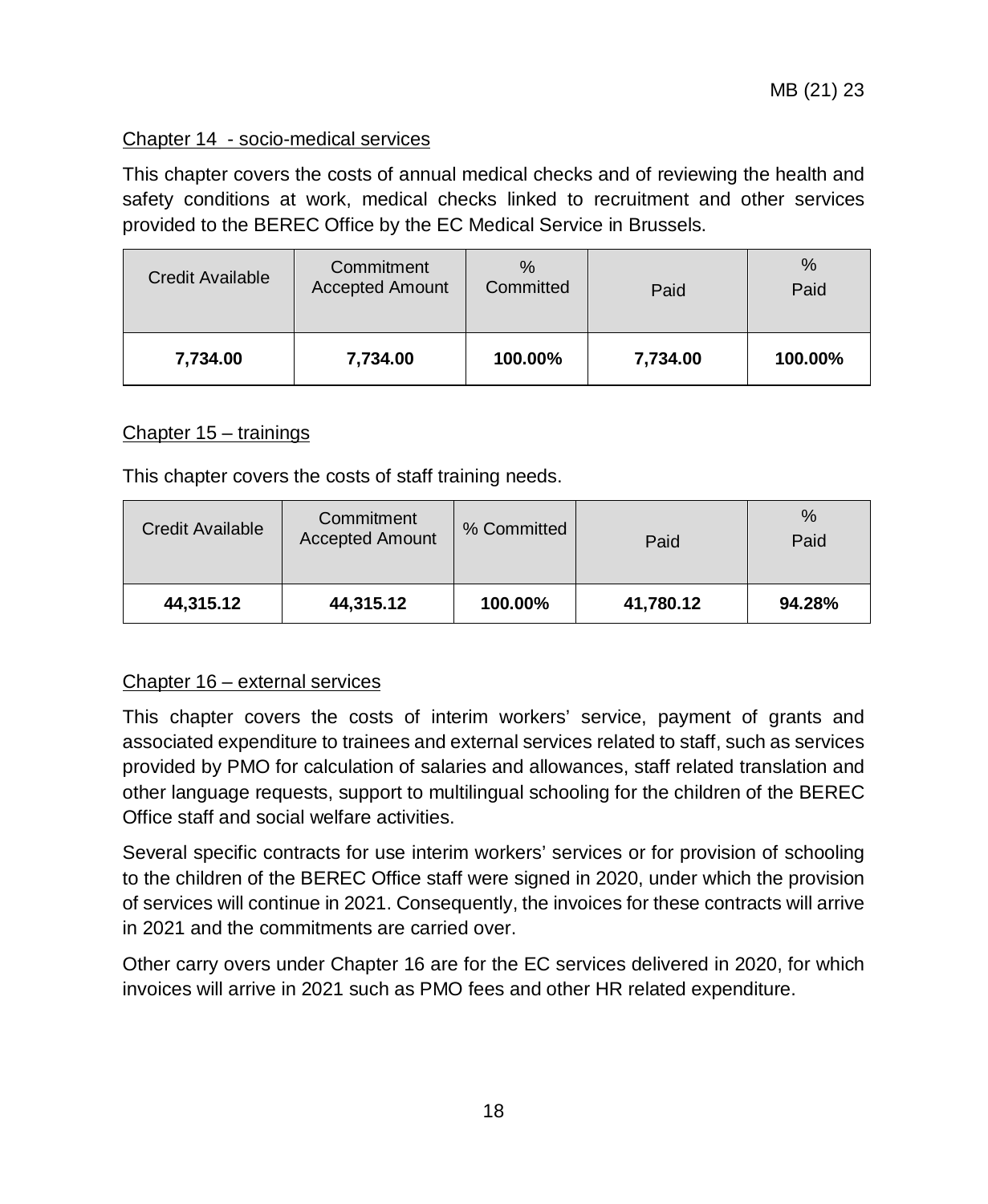MB (21) 23

| Credit Available         | Commitment<br><b>Accepted Amount</b> | % Committed | Paid       | $\%$<br>Paid |
|--------------------------|--------------------------------------|-------------|------------|--------------|
| 872,501.04<br>872,501.04 |                                      | 100.00%     | 685,451.11 | 78.56%       |

#### Chapter 17 – representation and miscellaneous staff costs

This chapter is intended to cover the costs of representation, receptions, Agency and Unit events and other staff related miscellaneous expenses.

Commitments related to SLA with DG HR (for issuing access badges to the European Commission buildings) and invoices for these services will arrive in 2021, therefore commitments are carried over.

| Credit Available     | Commitment<br><b>Accepted Amount</b> | $\%$<br>Committed | Paid   | %<br>Paid |
|----------------------|--------------------------------------|-------------------|--------|-----------|
| 4,680.39<br>4,680.39 |                                      | 100.00%           | 644.39 | 13.77%    |

#### <span id="page-18-0"></span>**3.2. TITLE 2 "Building, equipment and miscellaneous operating expenditure" (total execution 100.00%)**

#### Chapter 20 – buildings and associated costs

This chapter covers the payment of rent for buildings or parts of buildings occupied by the BEREC Office and the rent of parking spaces, the insurance policy premiums in respect of the buildings or parts of buildings occupied by the BEREC Office and their contents, current expenditure and other communal charges as well as the cleaning services related to the premises, the fitting-out of the premises and repairs in the building, expenditures on buildings connected with security and surveillance, in particular contracts governing building security, hire and replenishment of extinguishers, purchase and maintenance of fire-fighting equipment, replacement of equipment for officials acting as voluntary firemen, costs of carrying out statutory inspections.

The payment execution percentage is due to the invoices for parking, utilities and security services that are due to arrive in the beginning of 2021. The amount for the pending fees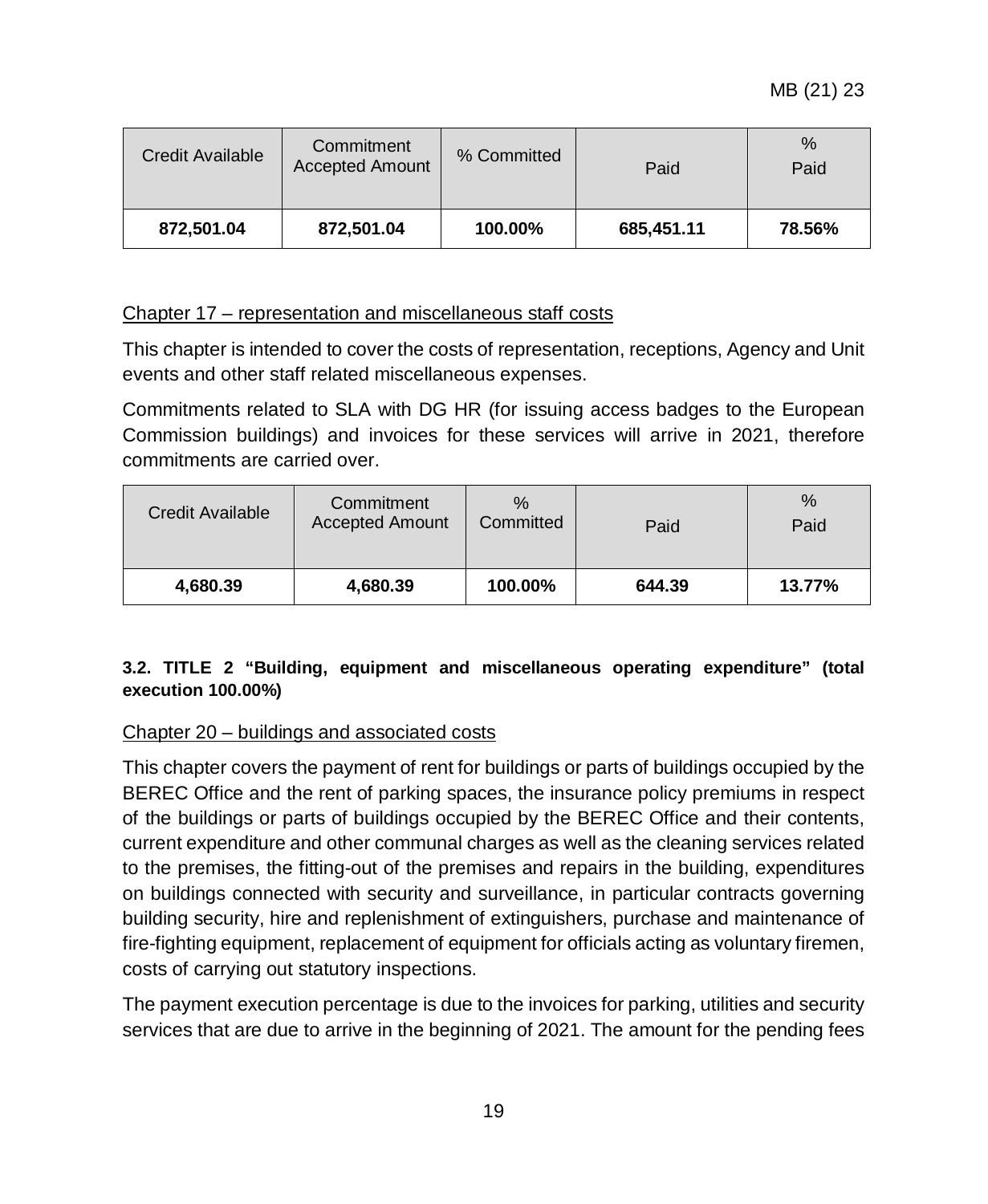was calculated and carried over to 2021.

| Credit Available | Commitment<br><b>Accepted Amount</b> | $\%$<br>Committed | Paid       | $\%$<br>Paid |
|------------------|--------------------------------------|-------------------|------------|--------------|
| 206,478.49       | 206,478.49                           | 100.00%           | 177,109.96 | 85.78%       |

#### Chapter 21 – data processing and telecommunications

This chapter cover the costs of: purchasing computer equipment and other hardware, software, maintenance of computer equipment, provision of external data processing services, fees paid to EC services for IT security services, annual hosting fees for the use of the ABAC, SYSPER2 and HAN (HERMES-ARES-NomCom), e-Tendering, fees paid to DIGIT for participation in the EC procurement procedures for IT related services and goods and others.

The invoice for purchases of hardware under contracts signed in Q4 2020 will be received in 2021 therefore, this amount was carried over as well as the amounts for the fees for those contracts for provision of IT related services and products, whose execution will be finished in 2021.

| Credit Available | Commitment<br><b>Accepted Amount</b> | $\%$<br>Committed | Paid       | %<br>Paid |
|------------------|--------------------------------------|-------------------|------------|-----------|
| 484.800.69       | 484,800.69                           | 100.00%           | 310,681.83 | 64.08%    |

#### Chapter 22 – movable property and associated costs

This chapter covers the costs for purchasing / leasing non IT technical installations or office equipment, repairs of furniture, provision of office supplies, cars, transport vehicles, other movable property, maintenance and repairs.

| <b>Credit Available</b> | Commitment<br><b>Accepted Amount</b> | $\%$<br>Committed | Paid      | $\%$<br>Paid |
|-------------------------|--------------------------------------|-------------------|-----------|--------------|
| 22.439.27               | 22.439.27                            | 100.00%           | 18.397.34 | 81.99%       |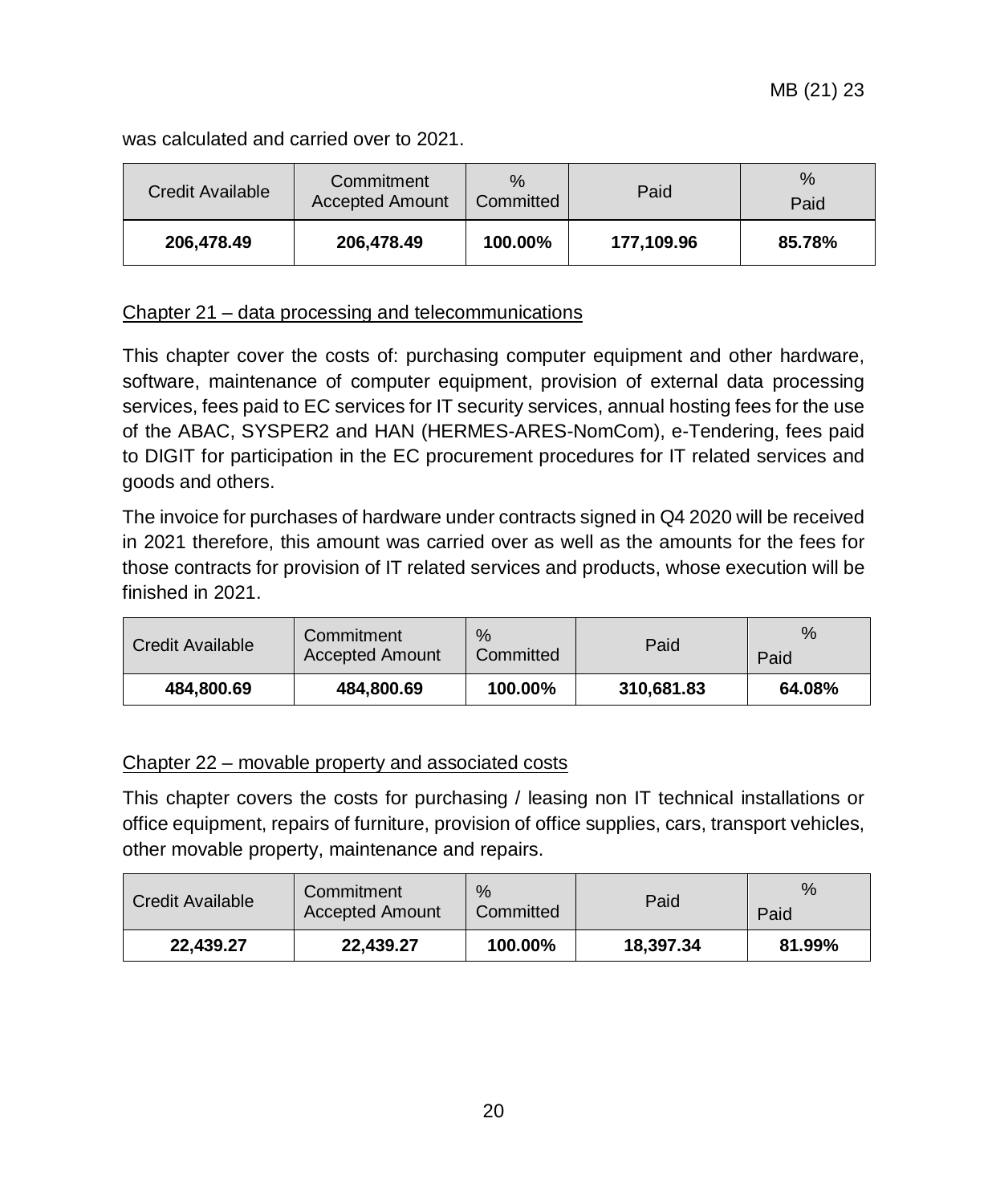#### Chapter 23 – current administrative expenditure

These appropriations cover the Agency's legal expenses and other operating expenditure not specifically provided for in other chapters, including the provision of EC accounting officer services, external audit services, BEREC Office budget publication in OJ, translations related to the BEREC Office budgetary and legal issues, postal and courier services, consultancy and secretarial services and others.

Amounts committed for the services of validation of accounting system by DG BUDG, services of the accounting officer, fees for the OJ Budget publication and secretarial and clerical services will be invoiced in 2021, therefore the commitments are carried over.

Also several high amounts committed for expenses under the specific contract for consultancy services for the BEREC Office internal control system assessment and expenses under specific contract for ABM tool enhancement and migration to a software as well as external audit services were all carried over for payments in year 2021.

| Commitment<br><b>Credit Available</b><br><b>Accepted Amount</b> |  | $\%$<br>Committed | Paid      | $\%$<br>Paid |
|-----------------------------------------------------------------|--|-------------------|-----------|--------------|
| 449.369.02<br>449.406.87                                        |  | 99.99%            | 197.486.6 | 43.94%       |

#### Chapter 24 – non-operational media and public relations

This appropriation is intended to cover the cost of Agencies communication activities, such as promotional and branding actions and materials, promotional meetings and implementation of the Agencies communication strategy and plan.

This Chapter is newly introduced as of 2020, previously the expenditure was covered under various Article within Title 2, therefore no comparative data is available from 2018 and 2019.

| Credit Available | Commitment<br><b>Accepted Amount</b> |         | Paid      | $\%$<br>Paid |
|------------------|--------------------------------------|---------|-----------|--------------|
| 18.438.40        | 18.438.40                            | 100.00% | 11.928.25 | 64.69%       |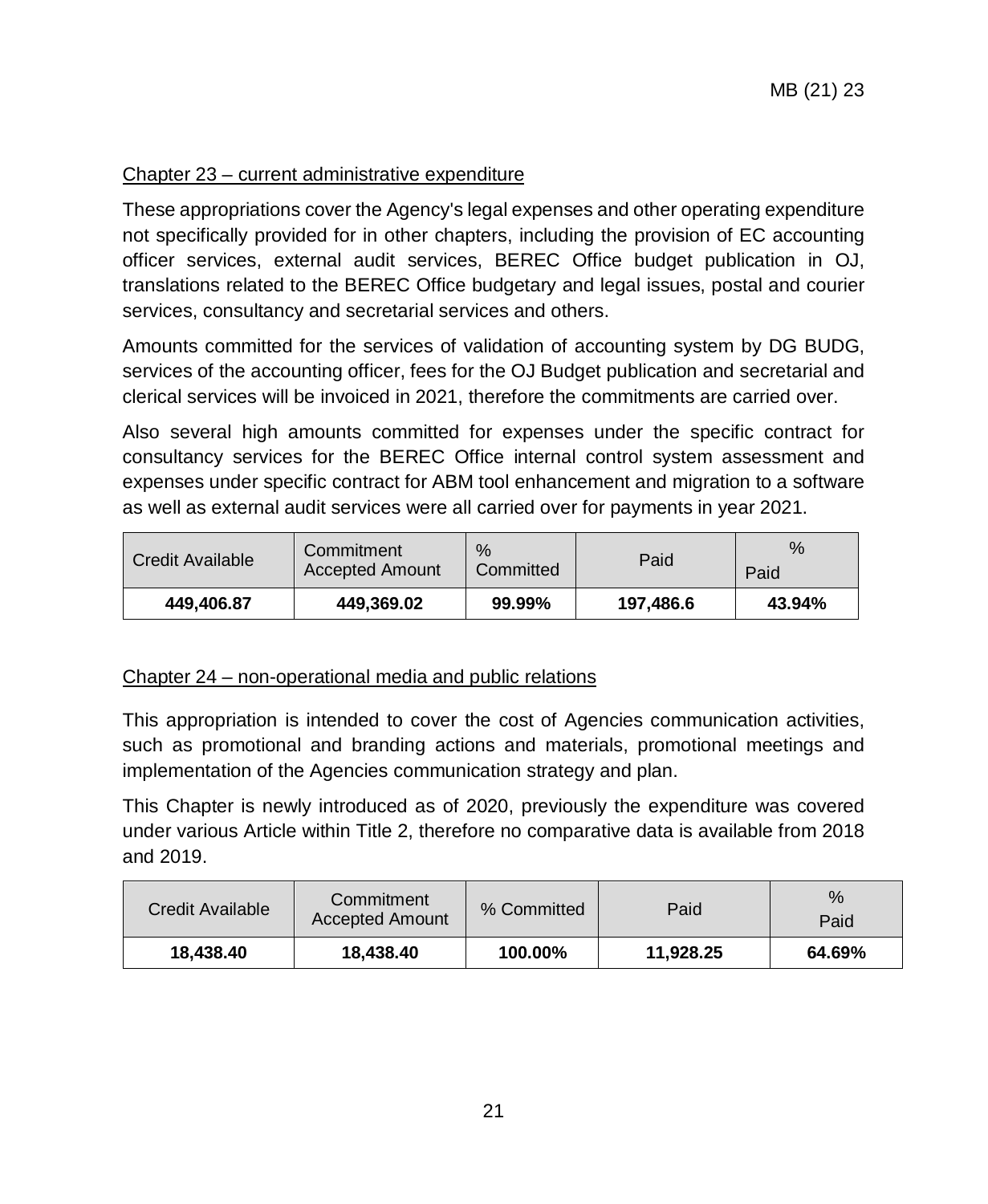#### Chapter 25 – non-operational meetings

This appropriation is intended to cover BEREC Office meetings with the EU institutions, other bodies of the EU, representatives of the local authorities or diplomatic missions, etc. not linked to the implementation of the BEREC Communication Strategy and Plan.

| Commitment<br>Credit Available<br>Accepted Amount |          | % Committed | Paid     | %<br>Paid |  |
|---------------------------------------------------|----------|-------------|----------|-----------|--|
| 5.740.10                                          | 5.740.10 | 100.00%     | 5,740.10 | 100.00%   |  |

#### <span id="page-21-0"></span>**3.3. TITLE 3 "Operational expenditure" (total execution 97.47%)**

#### Chapter 30 – BEREC programme management support

This chapter is intended to cover the costs of events organised for the BEREC working groups (WGs) (e.g. meetings, workshops, seminars, etc.), including the costs for WG event organisation, travel costs and accommodation allowances of experts participating in WG events, expanding and maintaining the audio-video conference facilities, commissioning studies requested by the WGs, costs of the collection, exchange and transmission of information, meeting between representatives of the WGs, EU institutions, other bodies of the EU or stakeholders and other related expenses, including the costs of technical meetings (Article 7/7a WGs (respectively Article 32, 33 of the EECC as from 2021)), including the costs working group meetings organisation, travel costs and accommodation allowances of participants in group meetings, developments of IT tools and/or database specifically only for the purpose of the activities under market analysis and regulatory training to the national regulatory authorities (NRAs), studies commissioned in support to BEREC, establishment of fact-finding capacity, BEREC language services costs, costs related to the preparation of the BEREC WP and annual report.

The budget allocated to cover the costs of events organised by the BEREC working groups (WGs) (e.g. meetings, workshops, seminars, etc.), including the costs for WG event organisation, travel costs and accommodation allowances of experts participating in WG events was not fully used in 2020 due to COVID-19 outbreak and related restrictions on travel that were applied by the BEREC members NRA countries regarding external missions of their personnel. Thus the physical meetings of the BEREC WG were organised only at the beginning of 2020, i.e. in January and February. As of March and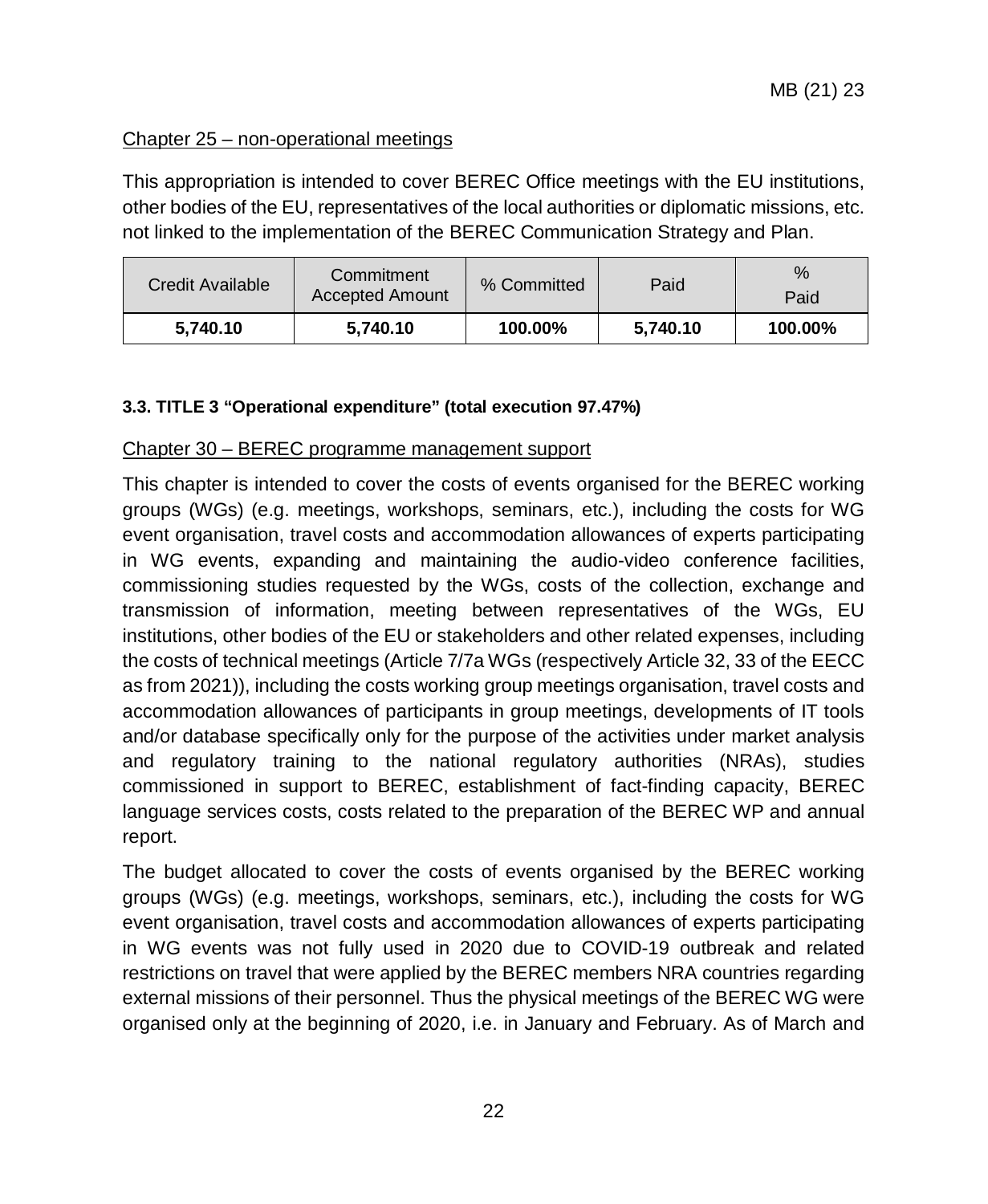till the end of 2020, all the BEREC WG meeting and events were held remotely through AVC facilities.

| Credit Available | Commitment<br><b>Accepted Amount</b> | % Committed | Paid       | $\%$<br>Paid |  |
|------------------|--------------------------------------|-------------|------------|--------------|--|
| 518,180.00       | 478,030.03                           | 92.25%      | 166.904.54 | 32.21%       |  |

#### Chapter 31 – Operation and strategic support to BEREC

This chapter is intended to cover the costs of formal meetings (Board of Regulators and Contact Network meetings, meetings between BEREC and the EU institutions, BEREC Stakeholder forum or other BEREC events (public or internal), events with third parties, etc., including organisation and reimbursement of the travel costs and accommodation and PMO fees, the implementation of the BEREC Communication Strategy and Plan, ensuring of compliance with the transparency and accountability obligations, costs for any BEREC ICT systems, web-based applications, including public or internal tools for information sharing, collaboration, quality management, net neutrality, etc. and any other services in support to BEREC and the NRAs not covered in Chapter 30.

Due to the COVID-19 pandemic BEREC's work pattern changed to a mainly digital nature. The BEREC Office has undertaken a reinforcement of ICT infrastructure and services in Q3 and Q4 of 2020, by launching several ICT project and purchase of additional services. That would ensure bigger capacity for digital operations in support to BEREC enabling higher outcomes. The expenditure execution and commitments under these appropriations proceeded as planned. The amounts committed on 2020 budget and for which the services will be delivered during 2021 were carried over.

| Credit Available | Commitment<br><b>Accepted Amount</b> | $\%$<br>Committed | Paid       | $\%$<br>Paid |
|------------------|--------------------------------------|-------------------|------------|--------------|
| 2,129,495.15     | 2,102,653.31                         | 98.74%            | 329,600.52 | 15.48%       |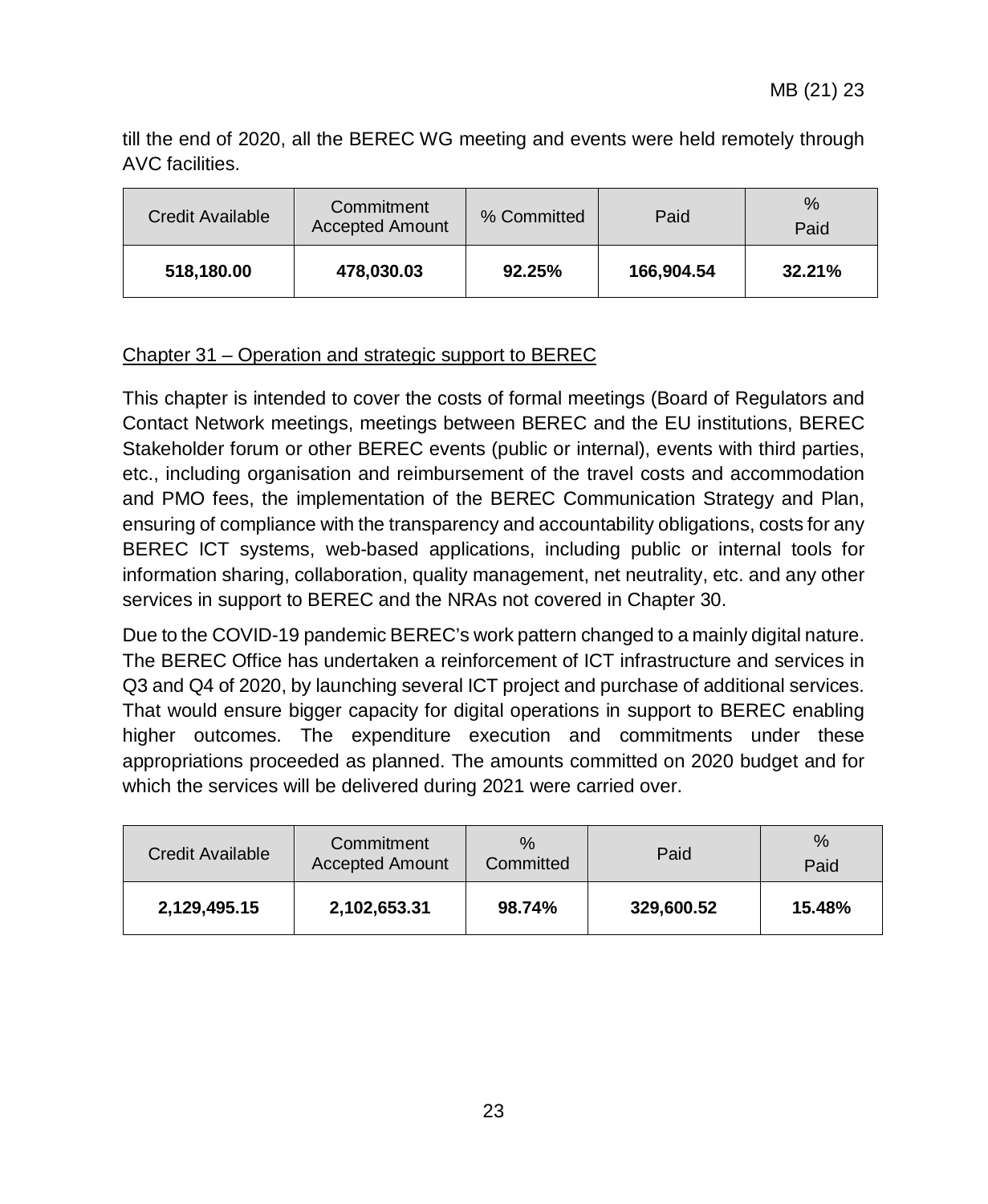# **Annex I Summary of the 2020 budget transfers**

<span id="page-23-0"></span>

| <b>BL</b> | <b>Budget Item</b><br><b>Description</b>                             | <b>Budget</b><br>2020 voted<br>budget | 10%<br>ceiling | <b>Transfer</b><br>No. 1 - July<br>2020 | <b>Transfer</b><br>No. 2 -<br><b>September</b><br>2020 | <b>Transfer</b><br>$No. 3 -$<br><b>November</b><br>2020 | <b>Transfer</b><br>No. 4 -<br><b>December</b><br>2020 | <b>Transfer</b><br>No. 5 -<br><b>December</b><br>2020 | <b>Budget with</b><br>transfers |
|-----------|----------------------------------------------------------------------|---------------------------------------|----------------|-----------------------------------------|--------------------------------------------------------|---------------------------------------------------------|-------------------------------------------------------|-------------------------------------------------------|---------------------------------|
|           | <b>Budget</b>                                                        | 7,233,653                             | 723,365.30     | 0.00                                    | 0.00                                                   | 0.00                                                    | 0.00                                                  | 0.00                                                  | 7,233,653                       |
| 1         | <b>STAFF EXPENDITURE</b>                                             | 3,357,221                             | 335,722        | 16,141.21                               | 0.00                                                   | 0.00                                                    | 30,528.84                                             | $-5,217.15$                                           | 3,398,674                       |
| 1100      | Temporary Agent's<br>salaries                                        | 1,338,441.87                          | 133,844.19     | 0.00                                    | 0.00                                                   | $-13,000.00$                                            | $-2,707.42$                                           | 0.00                                                  | 1,322,734.45                    |
| 1111      | Contract staff and<br><b>SNEs</b>                                    | 1,099,329.00                          | 109,932.90     | $-25,000.00$                            | 0.00                                                   | $-20,000.00$                                            | $-38,544.34$                                          | 0.00                                                  | 1,015,784.66                    |
| 1120      | Employer's social<br>security contributions                          | 80,000.00                             | 8,000.00       | 0.00                                    | $-13,400.00$                                           | $-1,500.00$                                             | $-1,230.44$                                           | 0.00                                                  | 63,869.56                       |
| 1200      | Recruitment expenses                                                 | 30,000.00                             | 3,000.00       | $-10,000.00$                            | 18,400.00                                              | $-12,518.78$                                            | $-2,324.09$                                           | 0.00                                                  | 23,557.13                       |
| 1300      | Missions expenses.<br>duty travel and other<br>ancillary expenditure | 249,000.00                            | 24,900.00      | $-180,858.79$                           | $-10,000.00$                                           | $-8,000.00$                                             | $-6,643.79$                                           | 0.00                                                  | 43,497.42                       |
| 1400      | Medical service                                                      | 12,000.00                             | 1,200.00       | 0.00                                    | 0.00                                                   | $-4,266.00$                                             | 0.00                                                  | 0.00                                                  | 7,734.00                        |
| 1500      | Training                                                             | 90,000.00                             | 9,000.00       | $-40,000.00$                            | $-4,000.00$                                            | 0.00                                                    | $-1,684.88$                                           | 0.00                                                  | 44,315.12                       |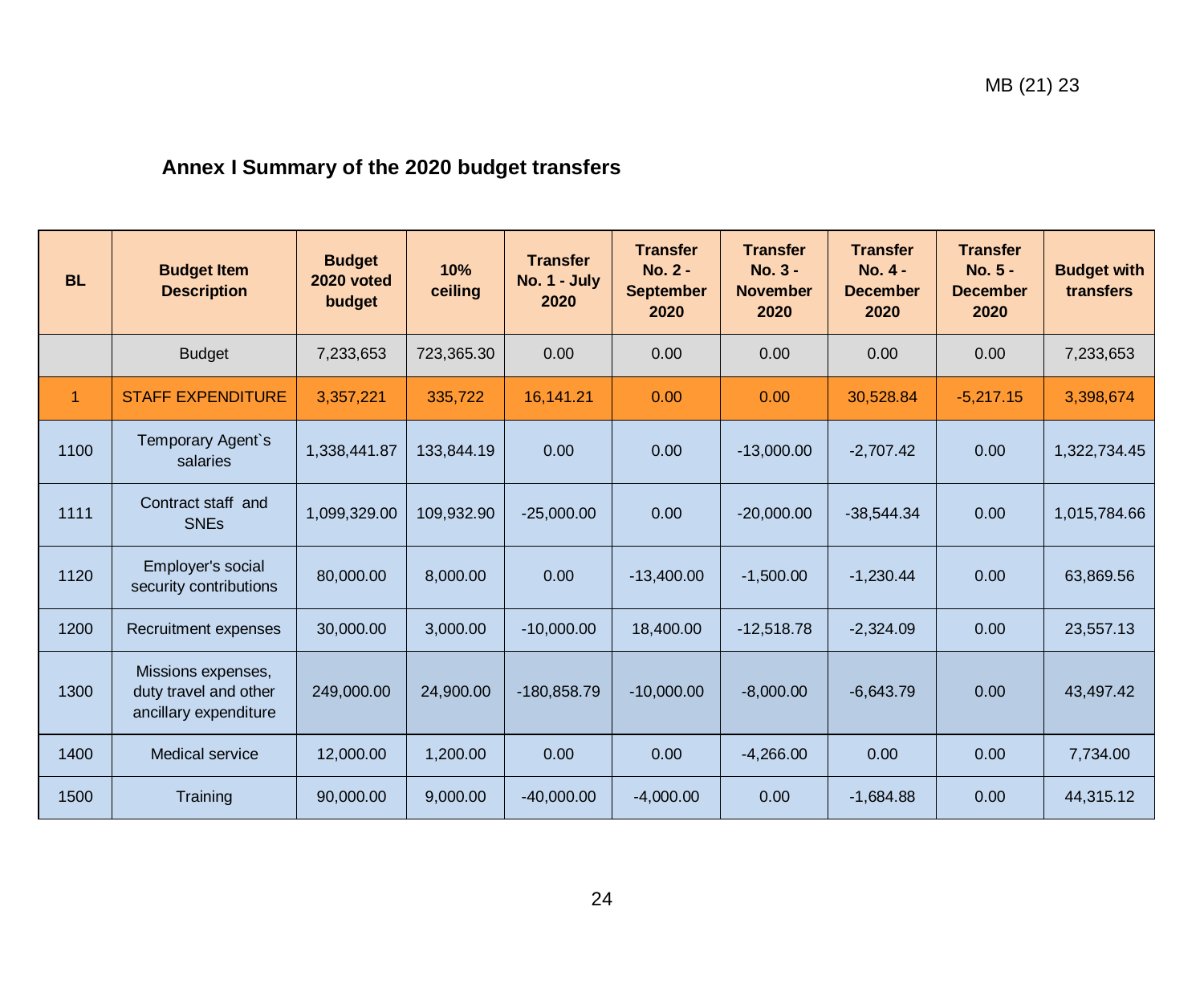| <b>BL</b>      | <b>Budget Item</b><br><b>Description</b>                                                                    | <b>Budget</b><br>2020 voted<br>budget | 10%<br>ceiling | <b>Transfer</b><br><b>No. 1 - July</b><br>2020 | <b>Transfer</b><br><b>No. 2 -</b><br><b>September</b><br>2020 | <b>Transfer</b><br>$No. 3 -$<br><b>November</b><br>2020 | <b>Transfer</b><br>No. 4 -<br><b>December</b><br>2020 | <b>Transfer</b><br>No. 5 -<br><b>December</b><br>2020 | <b>Budget with</b><br>transfers |
|----------------|-------------------------------------------------------------------------------------------------------------|---------------------------------------|----------------|------------------------------------------------|---------------------------------------------------------------|---------------------------------------------------------|-------------------------------------------------------|-------------------------------------------------------|---------------------------------|
| 1600           | <b>External services</b>                                                                                    | 438,250.00                            | 43,825.00      | 272,000.00                                     | 19,000.00                                                     | 63,184.78                                               | 85,283.41                                             | $-5,217.15$                                           | 872,501.04                      |
| 1700           | Representation,<br>receptions and events,<br>and miscellaneous staff<br>expenses                            | 20,000.00                             | 2,000.00       | 0.00                                           | $-10,000.00$                                                  | $-3,900.00$                                             | $-1,619.61$                                           | 0.00                                                  | 4,680.39                        |
| $\overline{2}$ | <b>BUILDINGS,</b><br><b>EQUIPMENT AND</b><br><b>MISCELLANEOUS</b><br><b>OPERATING</b><br><b>EXPENDITURE</b> | 1,070,440.00                          | 107,044.00     | $-16,141.21$                                   | 0.00                                                          | 0.00                                                    | 61,491.16                                             | 71,514.00                                             | 1,187,304.00                    |
| 2000           | Rental of buildings                                                                                         | 232,565.00                            | 23,256.50      | $-20,500.00$                                   | 0.00                                                          | 0.00                                                    | $-5,586.51$                                           | 0.00                                                  | 206,478.49                      |
| 2100           | Data processing and<br>telecommunications                                                                   | 423,224.87                            | 42,322.49      | 0.00                                           | 40,000.00                                                     | 0.00                                                    | 21,783.20                                             | $-207.38$                                             | 484,800.69                      |
| 2200           | Movable property and<br>associated costs                                                                    | 55,200.00                             | 5,520.00       | 0.00                                           | 0.00                                                          | 0.00                                                    | $-32,760.73$                                          | 0.00                                                  | 22,439.27                       |
| 2300           | Legal and other<br>operational expenditure                                                                  | 269,450.00                            | 26,945.00      | 17,500.00                                      | 0.00                                                          | 0.00                                                    | 90,588.44                                             | 71,868.43                                             | 449,406.87                      |
| 2400           | Non-operational media<br>and public relations                                                               | 68,000.00                             | 6,800.00       | $-6,800.00$                                    | $-40,000.00$                                                  | $\mathbf{0}$                                            | $-2,614.55$                                           | $-147.05$                                             | 18,438.40                       |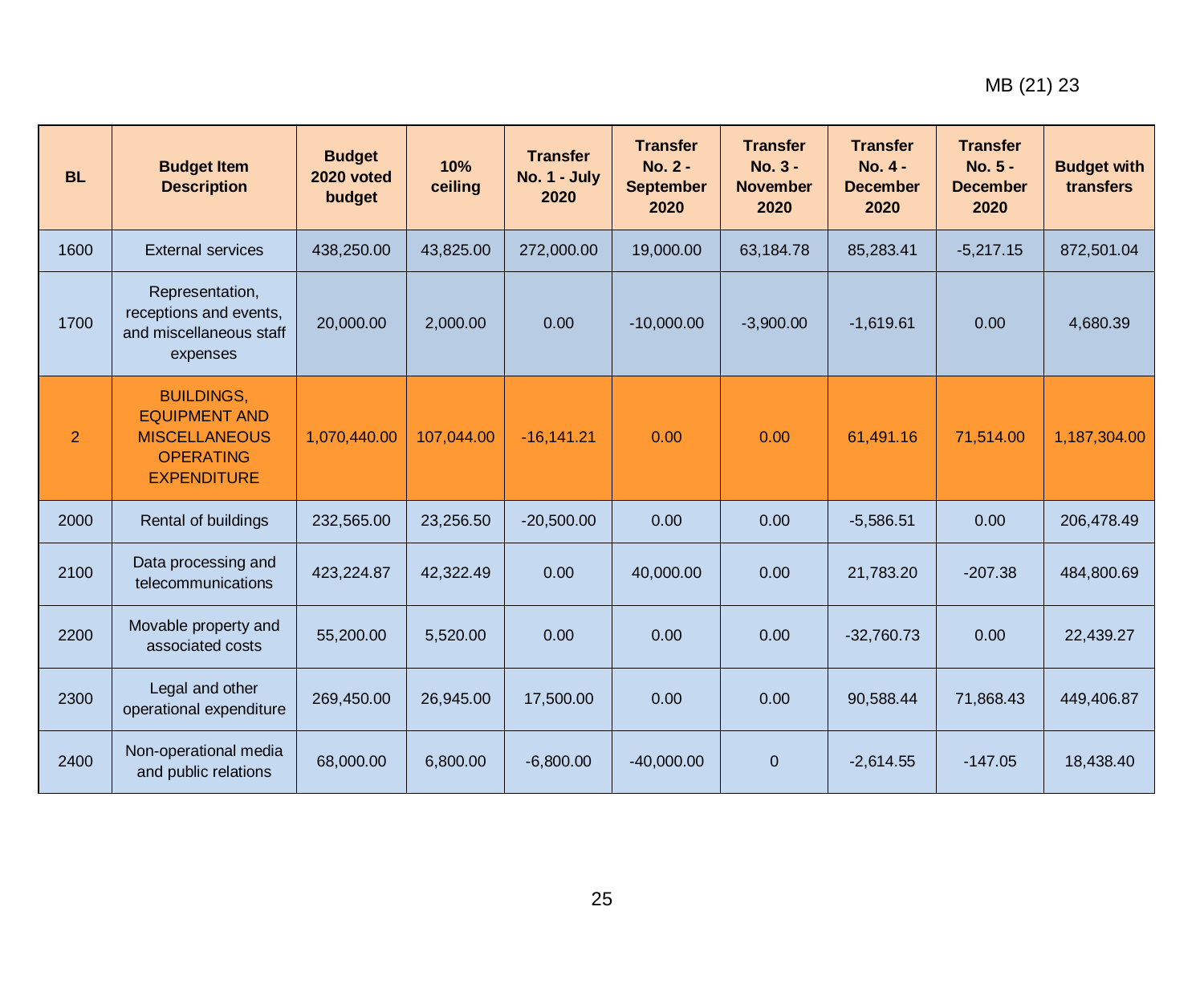| <b>BL</b> | <b>Budget Item</b><br><b>Description</b>     | <b>Budget</b><br>2020 voted<br>budget | 10%<br>ceiling | <b>Transfer</b><br><b>No. 1 - July</b><br>2020 | <b>Transfer</b><br>$No. 2 -$<br><b>September</b><br>2020 | <b>Transfer</b><br>$No. 3 -$<br><b>November</b><br>2020 | <b>Transfer</b><br>$No. 4 -$<br><b>December</b><br>2020 | <b>Transfer</b><br><b>No. 5 -</b><br><b>December</b><br>2020 | <b>Budget with</b><br>transfers |
|-----------|----------------------------------------------|---------------------------------------|----------------|------------------------------------------------|----------------------------------------------------------|---------------------------------------------------------|---------------------------------------------------------|--------------------------------------------------------------|---------------------------------|
| 2500      | Non-operational<br>meetings                  | 22,000.00                             | 2,000.00       | $-6,341.21$                                    | 0.00                                                     | 0.00                                                    | $-9,918.69$                                             | 0.00                                                         | 5,740.10                        |
| 3         | <b>OPERATIONAL</b><br><b>EXPENDITURE</b>     | 2,805.992                             | 280,599        | 0.00                                           | 0.00                                                     | 0.00                                                    | $-92,020.00$                                            | $-66,296.85$                                                 | 2,647,675.15                    |
| 3001      | <b>BEREC</b> programme<br>management support | 920,200.00                            | 92,020.00      | 0.00                                           | 0.00                                                     | $-310,000.00$                                           | $-92,020.00$                                            | 0.00                                                         | 518,180.00                      |
| 3101      | Operation and strategic<br>support to BEREC  | 1,885,792.20                          | 188,579.20     | 0.00                                           | 0.00                                                     | 310,000.00                                              | 0.00                                                    | $-66.296.85$                                                 | 2,129,495.15                    |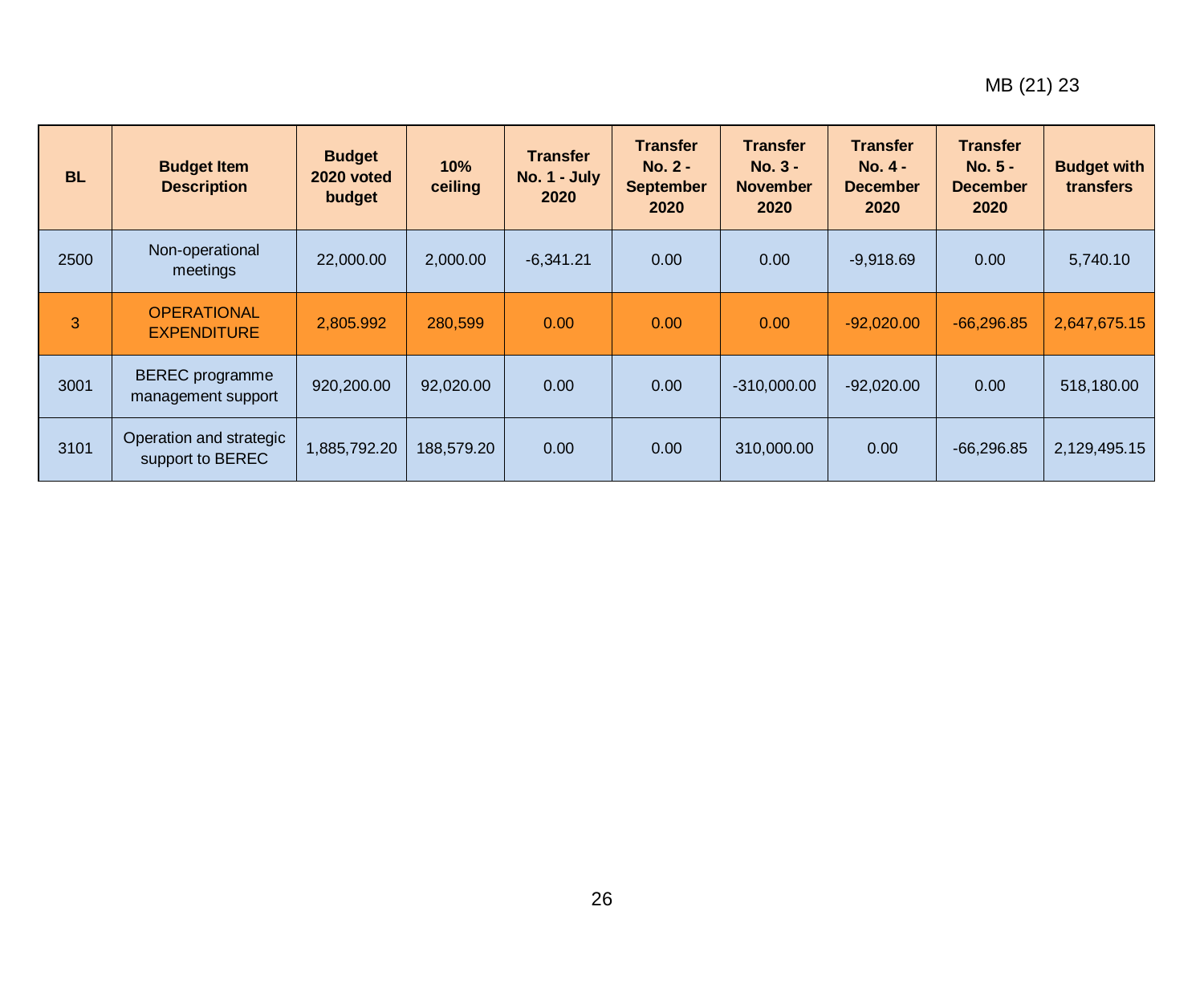# **Annex II Expenditure 2020 in figures**

# **Commitment and payment appropriations in EUR – C1 credits**

# TITLE 1 - STAFF

<span id="page-26-1"></span><span id="page-26-0"></span>

| <b>Official</b><br><b>Budget</b><br><b>Item</b> | <b>Budget Item Description</b>                                | <b>Credit</b><br><b>Available Com/</b><br><b>Payment</b><br><b>Amount</b> | <b>Commitment</b><br><b>Accepted</b><br><b>Amount (EUR)</b> | % Commit | <b>Payment</b><br><b>Accepted</b><br><b>Amount (EUR)</b> | % Payment |
|-------------------------------------------------|---------------------------------------------------------------|---------------------------------------------------------------------------|-------------------------------------------------------------|----------|----------------------------------------------------------|-----------|
| A-1100                                          | salaries and<br>Temporary<br>agents`<br>allowances            | 1,322,734.45                                                              | 1,322,734.45                                                | 100.00%  | 1,322,734.45                                             | 100.00%   |
| A-1111                                          | Contract<br>staff<br>seconded<br>and<br>national experts      | 1,015,784.66                                                              | 1,015,784.66                                                | 100.00%  | 1,015,784.66                                             | 100.00%   |
| A-1120                                          | Employer's<br>social<br>security<br>contributions             | 63,869.56                                                                 | 63,869.56                                                   | 100.00%  | 63,869.56                                                | 100.00%   |
| A-1200                                          | Recruitment expenses                                          | 23,557.13                                                                 | 23,557.13                                                   | 100.00%  | 23,176.11                                                | 98.38%    |
| A-1300                                          | Mission expenses, duty travel and<br>other ancillary expenses | 43,497.42                                                                 | 43,470.37                                                   | 99.94%   | 43,470.37                                                | 99.94%    |
| A-1400                                          | Medical service                                               | 7,734.00                                                                  | 7,734.00                                                    | 100.00%  | 7,734.00                                                 | 100.00%   |
| A-1500                                          | Training                                                      | 44,315.12                                                                 | 44,315.12                                                   | 100.00%  | 41,780.12                                                | 94.28%    |
| A-1600                                          | <b>External services</b>                                      | 872,501.04                                                                | 872,501.04                                                  | 100.00%  | 685,451.11                                               | 78.56%    |
| A-1700                                          | Representation and miscellaneous<br>staff costs               | 4,680.39                                                                  | 4,680.39                                                    | 100.00%  | 644.39                                                   | 13.77%    |
|                                                 | <b>TOTAL TITLE 1 FUND SOURCE C1 2020</b>                      | 3,398,673.77                                                              | 3,398,646.72                                                | 100.00%  | 3,204,644.77                                             | 94.29%    |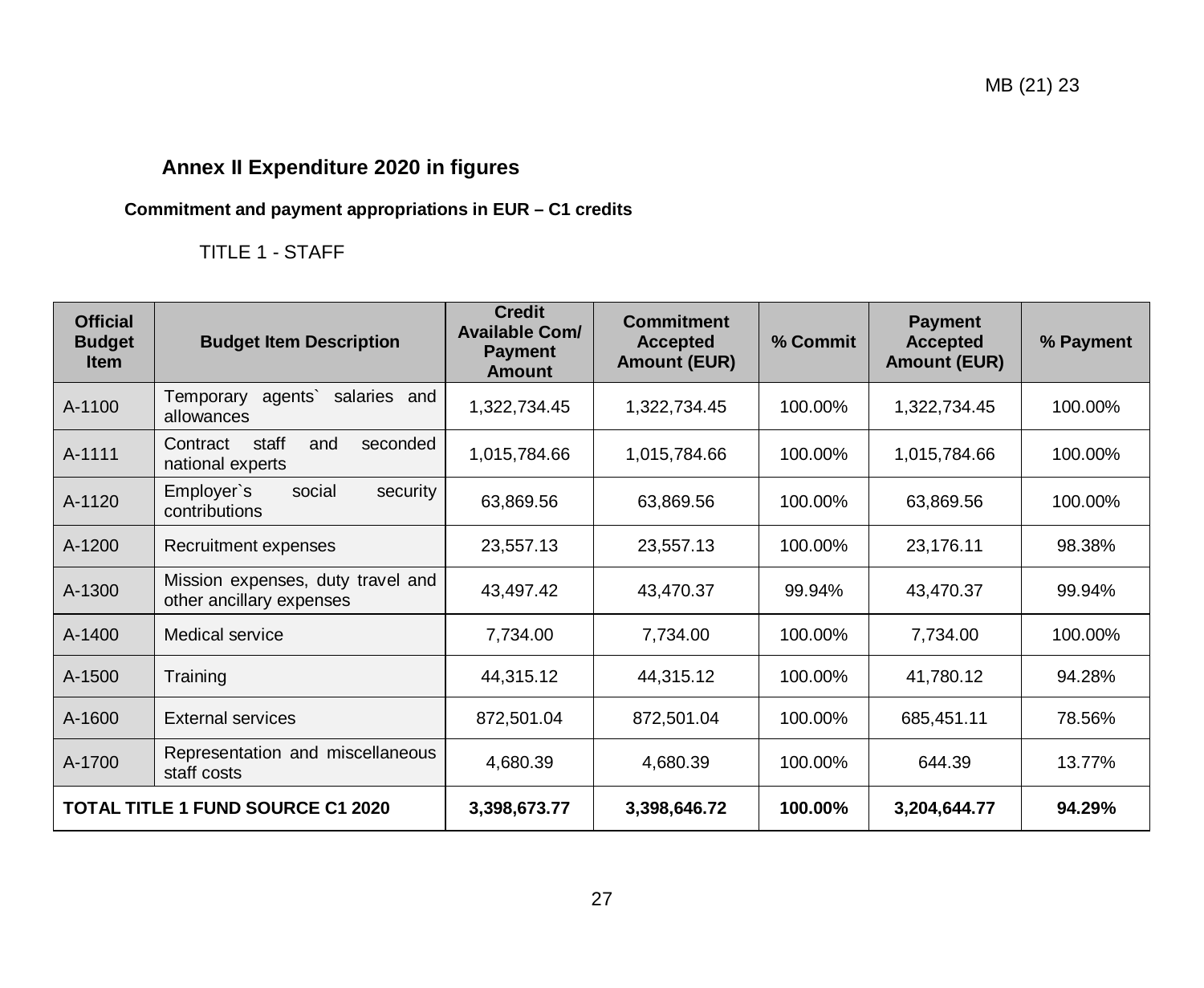# TITLE 2 - BUILDINGS, EQUIPMENT AND MISCELLANEOUS OPERATING EXPENDITURE

| <b>Official</b><br><b>Budget</b><br><b>Item</b> | <b>Budget Item Description</b>                      | <b>Credit Available</b><br><b>Com/ Payment</b><br>Amount | <b>Commitment</b><br><b>Accepted</b><br><b>Amount (EUR)</b> | % Commit | <b>Payment</b><br><b>Accepted</b><br><b>Amount (EUR)</b> | % Payment |
|-------------------------------------------------|-----------------------------------------------------|----------------------------------------------------------|-------------------------------------------------------------|----------|----------------------------------------------------------|-----------|
| A-2000                                          | Rental of buildings                                 | 206,478.49                                               | 206,478.49                                                  | 100.00%  | 177,109.96                                               | 85.78%    |
| A-2100                                          | Data processing and<br>telecommunications           | 484,800.69                                               | 484,800.69                                                  | 100.00%  | 310,681.83                                               | 64.08%    |
| A-2200                                          | Movable property and associated<br>costs            | 22,439.27                                                | 22,439.03                                                   | 100.00%  | 18,397.34                                                | 81.99%    |
| A-2300                                          | other<br>operational<br>Legal<br>and<br>expenditure | 449,406.87                                               | 449,369.02                                                  | 99.99%   | 197,486.60                                               | 43.94%    |
| A-2400                                          | Non-operational media and public<br>relations       | 18,438.40                                                | 18,438.40                                                   | 100.00%  | 11,928.25                                                | 64.69%    |
| A-2500                                          | Non-operational meetings                            | 5,740.10                                                 | 5,740.10                                                    | 100.00%  | 5,740.10                                                 | 100.00%   |
| <b>TOTAL TITLE 2 C1 2020</b>                    |                                                     | 1,187,303.82                                             | 1,187,265.73                                                | 100.00%  | 721,344.08                                               | 60.75%    |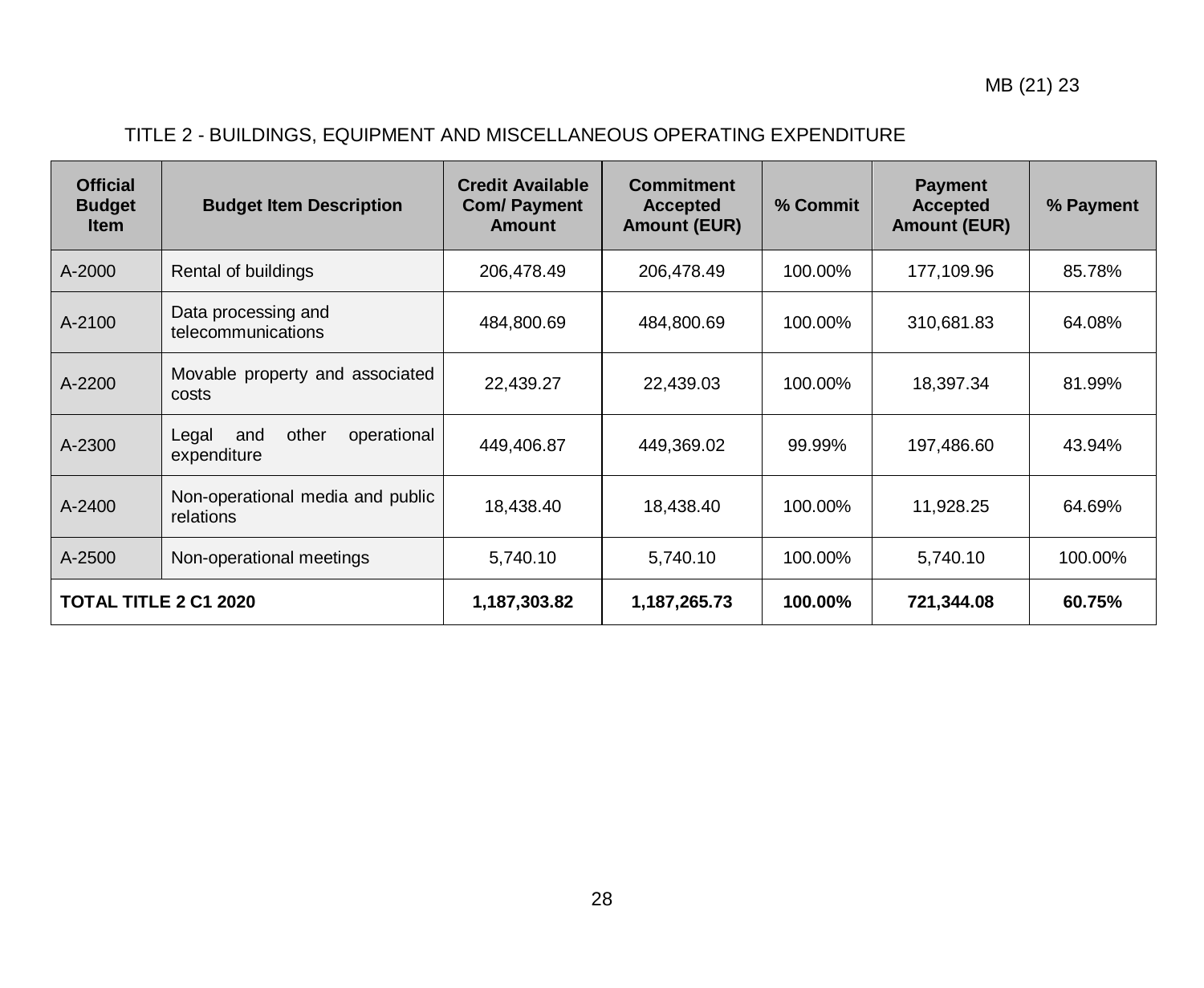# TITLE 3 - OPERATIONAL EXPENDITURE

| <b>Official</b><br><b>Budget</b><br><b>Item</b> | <b>Budget Item Description</b>                                | <b>Credit Available</b><br><b>Com/ Payment</b><br><b>Amount</b> | <b>Commitment</b><br><b>Accepted</b><br><b>Amount (Euro)</b> | % Commit | <b>Payment</b><br><b>Accepted</b><br><b>Amount (Euro)</b> | % Payment |
|-------------------------------------------------|---------------------------------------------------------------|-----------------------------------------------------------------|--------------------------------------------------------------|----------|-----------------------------------------------------------|-----------|
| <b>B</b> 3001                                   | Support to the BEREC WGs                                      | 518,180.00                                                      | 478.030.03                                                   | 92.25%   | 166,904.54                                                | 32.21%    |
| B 3101                                          | Other<br>activities<br>to<br>support<br><b>BEREC and NRAs</b> | 2,129,495.15                                                    | 2,102,653.31                                                 | 98.74%   | 329,600.52                                                | 15.48%    |
| <b>TOTAL TITLE 3 C1 2020</b>                    |                                                               | 2,647,675.15                                                    | 2,580,683.34                                                 | 97.47%   | 496,505.06                                                | 18.75%    |
| Total                                           | Title 1-3                                                     | 7,233,652.74                                                    | 7,166,595.79                                                 | 99.07%   | 4,422,493.91                                              | 61.14%    |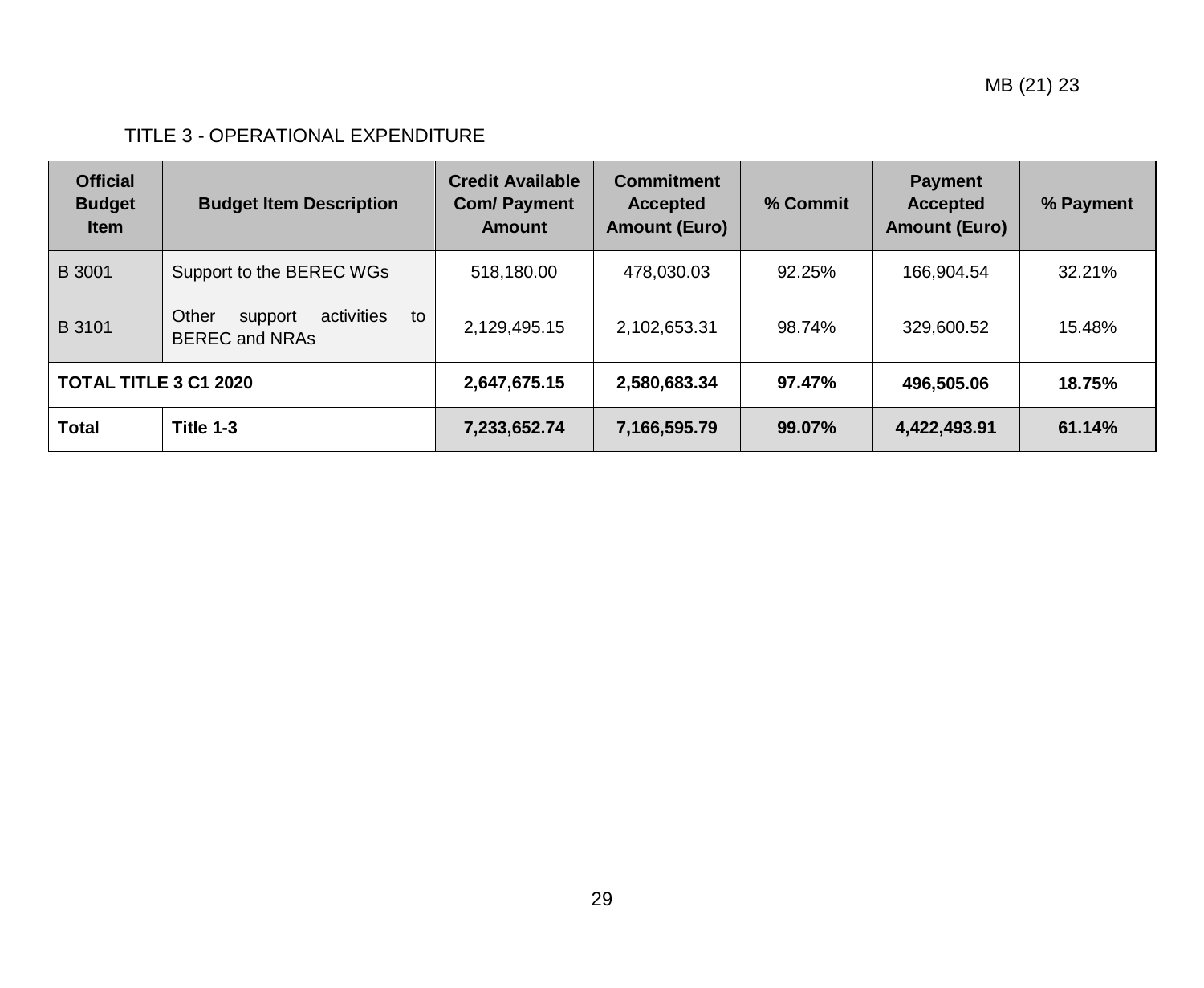# **Commitment and payment appropriations in EUR – C8 credits (C8/2020)**

<span id="page-29-0"></span>

| <b>TITLE</b>                                                      | <b>Official</b><br><b>Budget item</b> | <b>Budget Item Description</b>                                             |            | <b>Consumed</b><br>amount | <b>Cancelled</b><br>amount | $\frac{0}{0}$<br><b>Consumed</b> |
|-------------------------------------------------------------------|---------------------------------------|----------------------------------------------------------------------------|------------|---------------------------|----------------------------|----------------------------------|
|                                                                   | A-1111                                | Contract staff and seconded national experts                               | 509.35     | 509.35                    | 0                          | 100%                             |
|                                                                   | A-1300                                | Mission expenses, duty travel expenses and<br>other ancillary expenditure  | 8,775.30   | 8,773.04                  | 2.26                       | 99.97%                           |
|                                                                   | A-1400                                | <b>Medical services</b>                                                    | 2,030.00   | 420.00                    | 1,610.00                   | 20.69%                           |
| Staff expenditure                                                 | A-1500                                | Training                                                                   | 17,572.99  | 15,681.21                 | 1,891.78                   | 89.23%                           |
|                                                                   | A-1600                                | <b>External services</b>                                                   | 158,565.92 | 155,059.01                | 3,506.91                   | 97.79%                           |
|                                                                   | A-1700                                | Representation, receptions and events, and<br>miscellaneous staff expenses | 1,976.56   | 1,925.56                  | 51.00                      | 97.42%                           |
|                                                                   | TOTAL TITLE 1 C8 2020                 |                                                                            | 189,430.12 | 182,368.17                | 7,061.95                   | 96.27%                           |
|                                                                   | A-2000                                | Rental of buildings and associated costs                                   | 27,415.15  | 27,382.64                 | 32.51                      | 99.88%                           |
|                                                                   | A-2100                                | Data processing and telecommunications                                     | 108,267.72 | 95,698.04                 | 12,569.68                  | 88.39%                           |
| Building, equipment and<br>miscellaneous operating<br>expenditure | A-2200                                | Movable property and associated<br>expenditure                             | 13,769.85  | 13,750.99                 | 18.86                      | 99.86%                           |
|                                                                   | A-2300                                | Legal and other operating services                                         | 34,960.96  | 34,781.93                 | 179.03                     | 99.49%                           |
| $\mathbf{\Omega}$                                                 | TOTAL TITLE 2 C8 2020                 |                                                                            | 184,413.68 | 171,613.60                | 12,800.08                  | 93.06%                           |